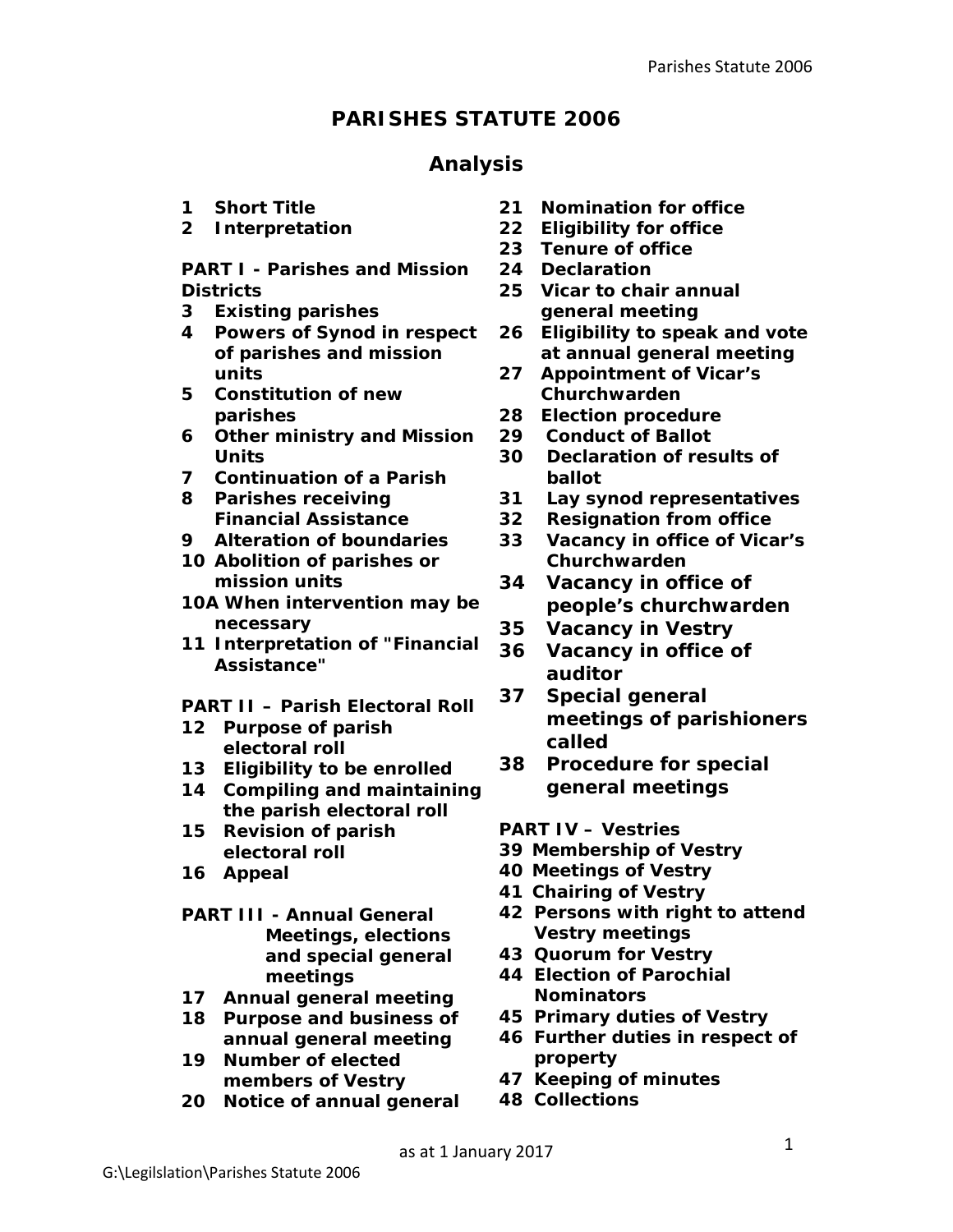**meeting**

- **49 Contributions for objects outside parish**
- **50 Vestry bound by acts of predecessors**

#### **PART V – Financial Matters**

- **51 Parish accounts**
- **52 Parish bank account**
- **53 Stipends and salaries have priority**
- **54 Authorisation of payments**
- **55 Incurring financial liability,**
- **PART VI - Churchwardens, Vicar, and Staff**
- **56 Duties of Churchwardens**
- **57 Church, etc, at disposal of Vicar**
- **58 Forms of service**
- **59 Choir and music under direction of Vicar**
- **60 Vicar to maintain registers**
- **61 Appointment of ordained staff**
- **62 Appointment and dismissal of voluntary staff**
- **63 Stipendiary lay staff**
- **64 Occupants of parish houses liable for damage**
- **PART VII - Local Committees**
- **65 Constitution of local committees**
- **66 Powers and responsibilities of local committees**
- **borrowing, and mortgaging 67 Parish to submit aggregated accounts**
	- **68 Election of representatives of local committees to Vestry**
	- **PART VIII – Miscellaneous Matters**
	- **69 Effect of non-compliance**
	- **70 Disputes procedures**
	- **71 Repeal**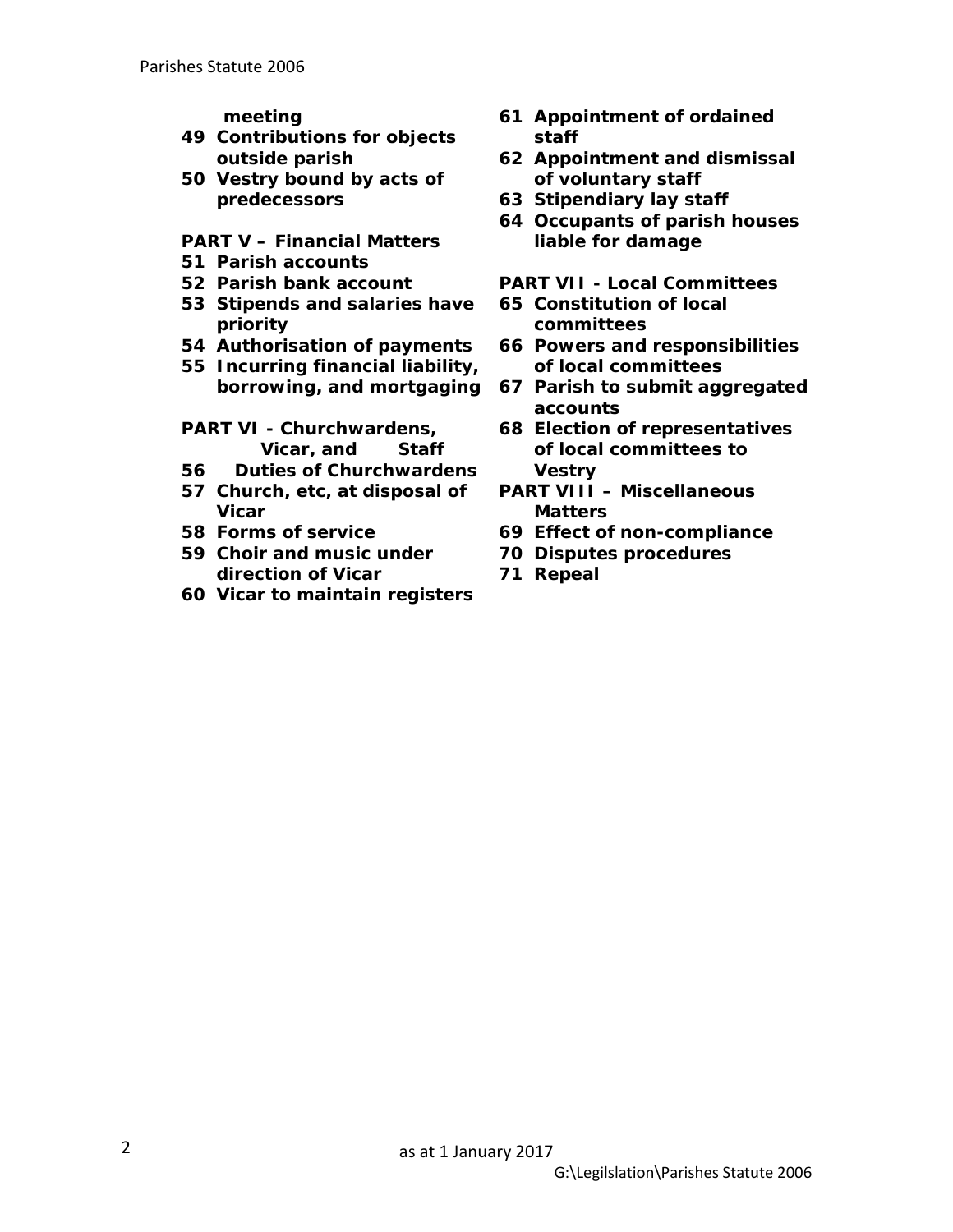#### **An Act to provide for the constitution and regulation of parishes and mission districts, and for defining the powers and duties of parish officers**

**BE IT RESOLVED** by the Bishop, Clergy, and Laity of the Diocese of Nelson, in Synod assembled as follows:

### **1 Short Title**

This Act may be cited as the Parishes Act 2006.

### **2 Interpretation**

In this Act—

**Public Notice** means a notice given—

- (a) orally at a worship service or other meeting of a congregation; and
- (b) in writing placed on a public noticeboard within the church or in a service sheet or other publication given or made available to persons coming into the church

**Vicar** means a clergy person licensed by the Bishop as a Vicar, co-Vicar, priest-in-charge, dean, rural dean, or pastor

#### **Vicar's Churchwarden** means—

- (a) the churchwarden appointed by the Vicar, as required by section 12; and
- (b) in a parish where there is no Vicar, the Bishop's churchwarden."

### **2010 PART I**

#### **PARISHES**

#### **3 Existing parishes**

- (1) The parishes of the Diocese are named in Part I of the Schedule to this Act.
- (2) Other ministry or mission units of the Diocese are named in Part II of that Schedule.
- (3) Unless changed in accordance with the provisions of section 8 of this Act, the boundaries of the various parishes, as they were defined immediately before commencement of this Act, shall continue to be the boundaries of those parishes.
- (4) *Deleted*.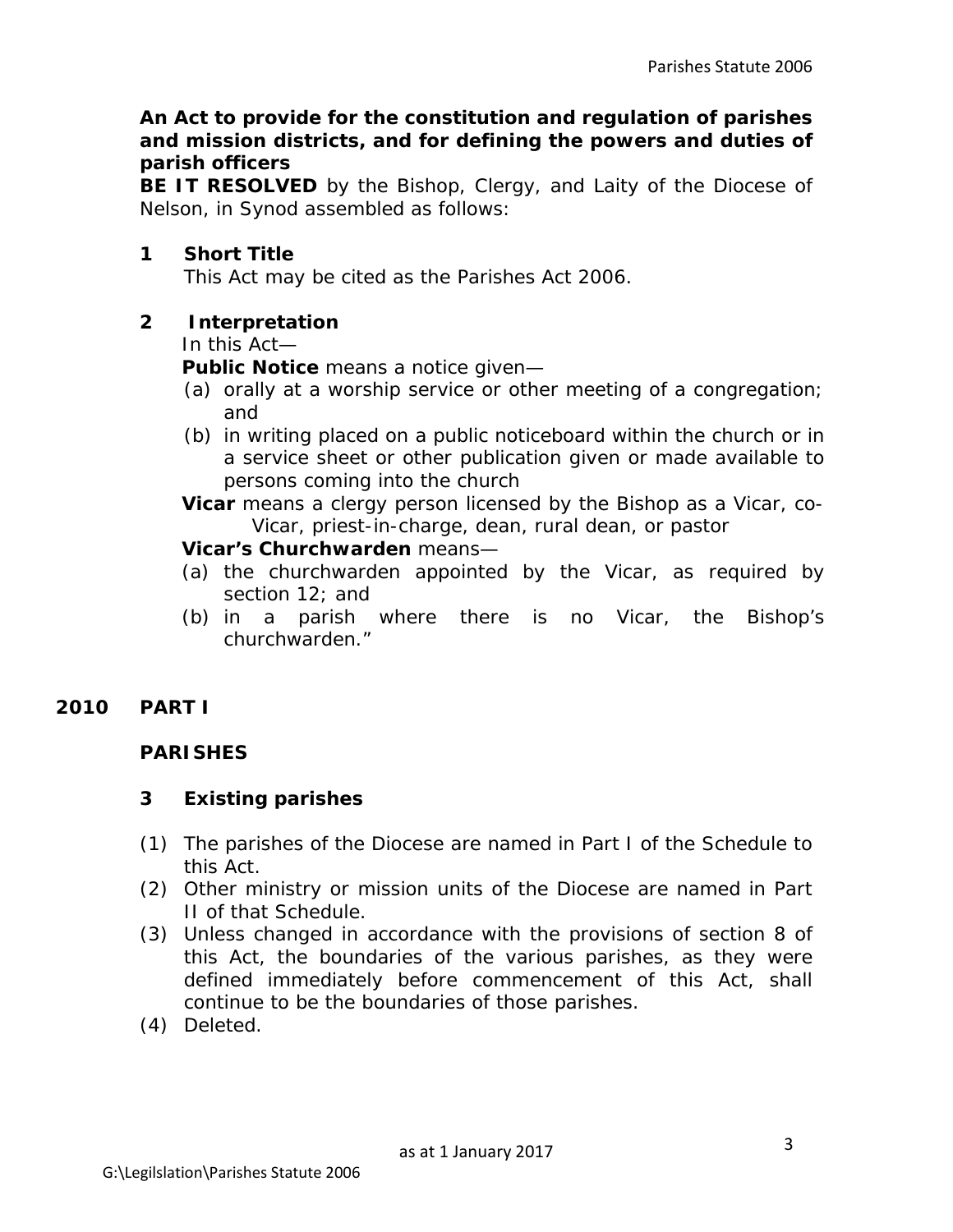### **4 Powers of Synod in respect of Parishes and Mission Units**

- (1) Synod may from time to time, by resolution, do all or any of the following things:
	- (a) constitute a new parish in accordance with section 5 of this Act:
	- (b) constitute a new mission unit in accordance with section 6 of this statute
	- (c) *Deleted*
	- (d) alter the boundaries of any parish in accordance with section 9 of this Statute:
	- (e) abolish any parish in accordance with section 10 of this Statute.
- (2) Before any proposal is considered by Synod that would have the effect of altering the boundaries of any existing parish, the proposal shall be considered and reported on by Standing Committee after consultation with each Vestry concerned.
- (3) Before any change is made in the boundaries of any existing parish, 1 month's notice of the proposed alteration shall be sent to the Vestry of each affected parish, and any representations made by any such parish within the period of that notice shall be considered by Synod or Standing Committee (as the case may be) before the alteration is approved.

### **5 Constitution of new parishes**

- (1) Any members of the Church living in a defined geographical area may from time to time apply to Synod, through the Bishop, to have that area constituted as a new parish, notwithstanding that the whole or any part of the area already forms part of any existing parish.
- (2) If Synod agrees to the application, it shall define the boundaries of the new parish.
- (3) On the constitution of a new parish, the Bishop shall forthwith appoint a qualified person to be a Churchwarden of that parish, who shall hold office until a Vicar is appointed and appoints a Churchwarden of his or her choosing.

### **6 Other Ministry and Mission Units**

(1).Other ministry and mission units, as agreed by Synod or Standing Committee may be established to further the mission of the Church

(2) Every ministry or mission units shall have a form of administration approved in each case by Standing Committee as appropriate to the needs of the mission, and generally complying with the following guidelines: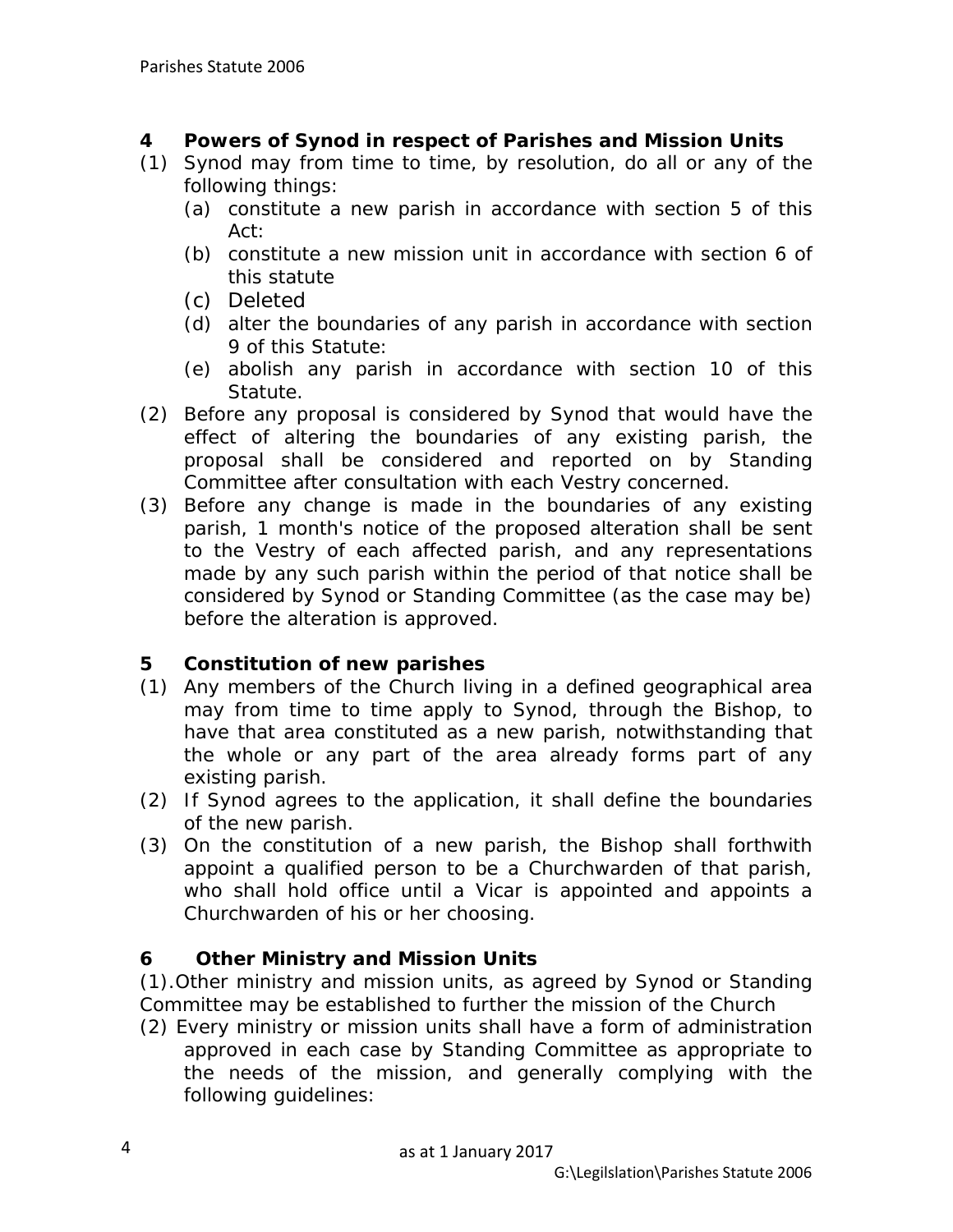- (a) there shall be a committee to be appointed in such manner as Standing Committee shall specify to assist in the administration and work of the mission with such duties and responsibilities as shall be assigned to it by Standing Committee:
- (b) the committee shall consist of not fewer than three nor more than ten church members, being persons who, if the unit were a parish, would be entitled to vote at parish meetings and for the election of lay representation on Synod:

### **7 Continuation of a Parish**

- (1) Once constituted any Parish is expected to fulfil each of the following requirements
	- a. To have defined geographical boundaries which accurately represent the area within which it has its primary focus
	- b. To have provided within its boundaries a building or buildings suitable for its needs of divine worship and compliant with statutory requirements related to health and safety.
	- c. To have provided a suitable residence where necessary for the Vicar or other responsible minister in charge or is able to make payment of a housing allowance (in accordance with Diocesan policy) in lieu thereof.
	- d. To demonstrate its ability to comply with the financial requirements and other requirements for the time being in force in the Diocese which are applicable to the exercise of the rights and privileges of a parish, as evidenced by a budget for the current year and the year thereafter. It is the expectation of the Diocese that each Parish ought to be financially self sustaining.
	- e. To demonstrate that it has a duly elected and appointed Vestry which meets on a regular basis and is able to discharge its responsibilities as described in the Parish Statute; provided that in the case of a Parish receiving financial assistance, it has been able to comply with the administrative requirements as determined by the Bishop.
	- f. To demonstrate that it is able to provide worship, pastoral care, outreach, stewardship and other expressions of pastoral life appropriate to a church of its size and characteristics.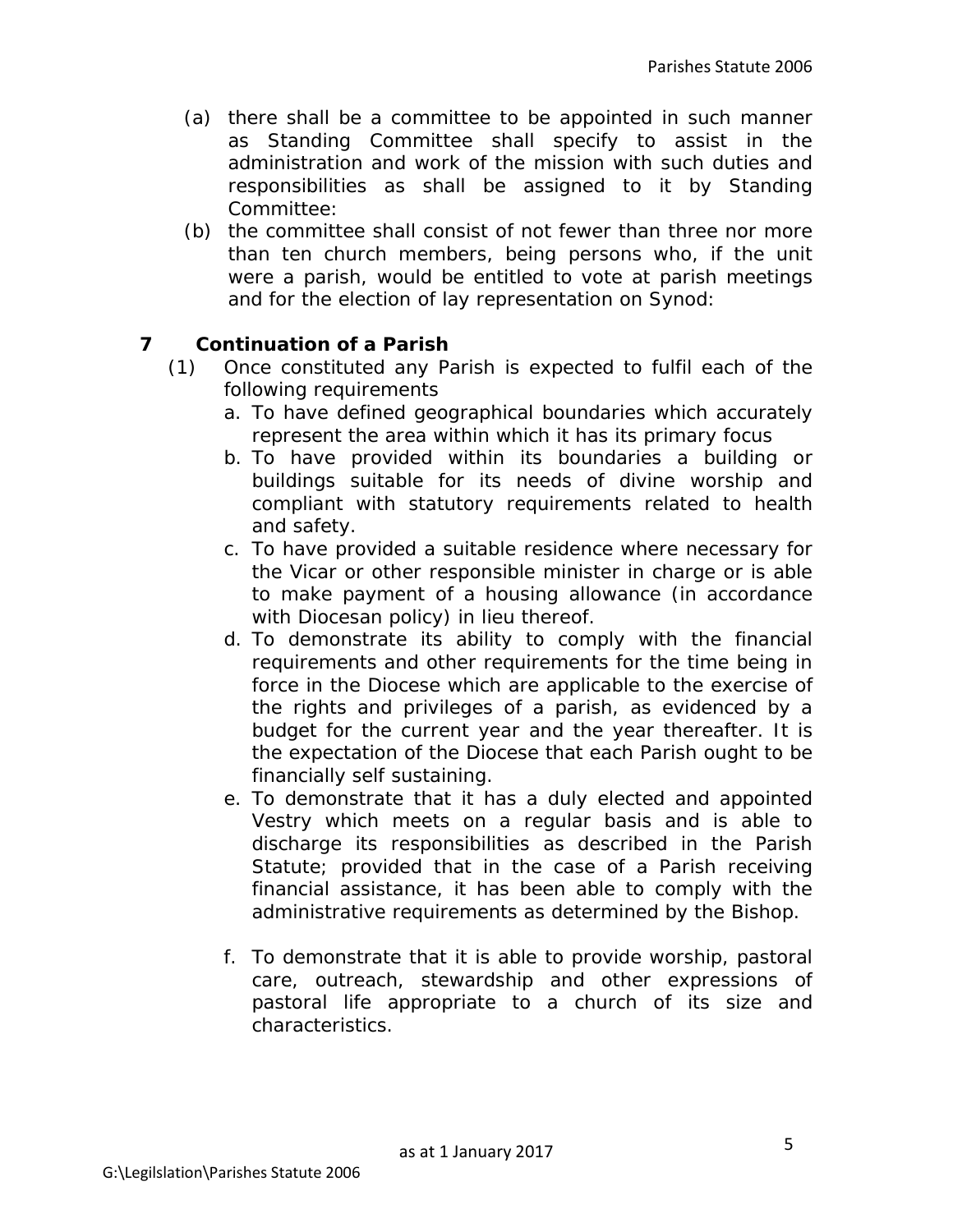### **8 Parishes receiving Financial Assistance**

- (1) Where a Parish is unable to sustain its ministry from its own resources it may receive Financial Assistance from the Synod on such terms and conditions as Synod or Standing Committee may from time to time determine.
- (2) Any Parish receiving Financial Assistance shall be under the control of the Bishop.
- (3) Any Parish receiving Financial Assistance shall work with the Bishop and the Bishop's Ministry team in formulating and implementing a Parish Ministry Plan to aid the Parish moving forward to self sustainability, if it is possible to achieve that goal.
- (4) Standing Committee may in substitution of the parish governance provisions of this Statute approve for each Parish receiving Financial Assistance an alternative form of administration that is most appropriate to the needs of that Parish, and could comply with the following guidelines
	- (a) there be a committee to be appointed in such manner as Standing Committee shall specify to assist in the administration and work of the Parish with such duties and responsibilities as shall be assigned to it by Standing Committee:
	- (b) one member of the committee, either appointed by the Bishop or elected by the committee, to be the Warden of the Parish, to act as chairperson in the absence of a Vicar, and to perform such other duties as may be assigned to the Warden by Standing Committee:
	- (c) the committee when required by Standing Committee render a report of its financial position.
- (5) The nomination of any Vicar for a Parish receiving Financial Assistance shall be pursuant to the provisions of section 2.2 of the Appointment and Termination Act 1996.

### **9 Alteration of boundaries**

Synod may from time to time alter the boundaries of any parish by excluding any area that is presently within the parish or by including any area that is presently outside the parish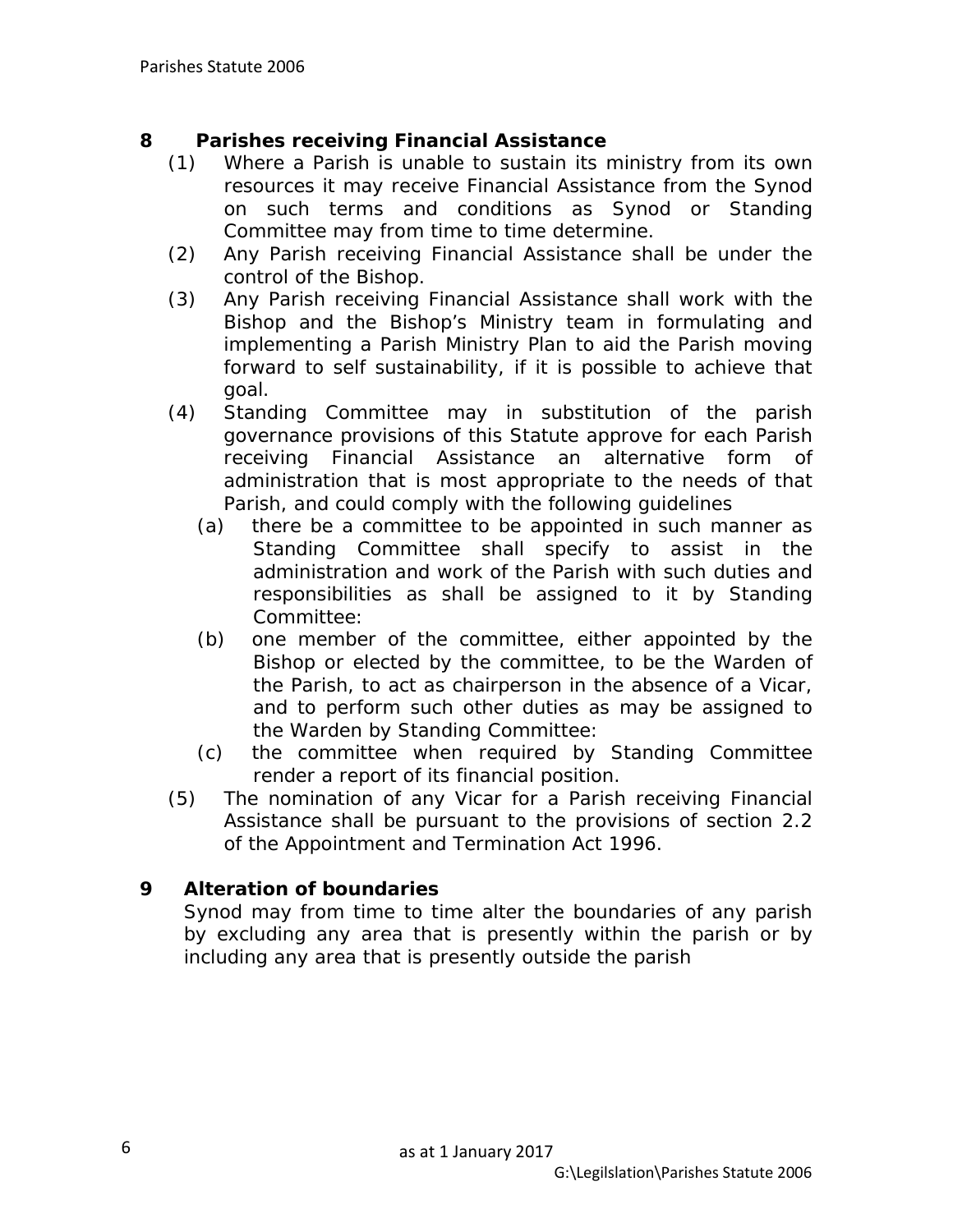### **10 Abolition of Parishes or Mission Units**

- (1) Where Synod is satisfied that a parish is no longer viable as a separate entity, it may abolish the parish or mission unit and incorporate the whole or any part of the area of the parish in any other parish.
- (2) Where Standing Committee is satisfied that a Ministry or Mission Unit is no longer desirable or required, it may abolish the said Ministry or Mission Unit and give the necessary directions as to the disposition of any assets

#### **10A When intervention may be necessary**

- (1) If, in the opinion of the Bishop, any aspect of the operation of a parish causes concern, the Bishop, after consultation with Standing Committee, may intervene in parish affairs in whatever way, in the opinion of the Bishop, is appropriate.
- (2) Without limiting any of the Bishops powers in clause (1) the Bishop in intervening may appoint a Bishop's Commissioner to undertake specified roles within the Parish. Such roles could include
	- a. Advisor of Vicar or Parish
	- b. Acting as Vicar or as a Co-Vicar
	- c. Being an additional Warden or Vestry member
	- d. Replacing the Warden(s) or Vestry
	- e. Being the sole governor of the Parish.
- (3) The goal of such intervention is to address the identified issues and to return the Parish to normal governance as soon as practically appropriate.

#### **11 Interpretation of 'Financial Assistance'**

For the purposes of determining what is Financial Assistance, that assistance given by the Diocese to a parish for the purpose of supporting a candidate for ordination or for training a clergyperson in the first two years of ministry following ordination as a Deacon, shall not be deemed to be grant-for-mission assistance, nor would grants received from specific Funds or Trusts for specific projects or purposes be deemed to be Financial Assistance.

If any doubt arises as to whether or not a Parish is receiving Financial Assistance, Standing Committee, whose decision shall be final, shall determine the matter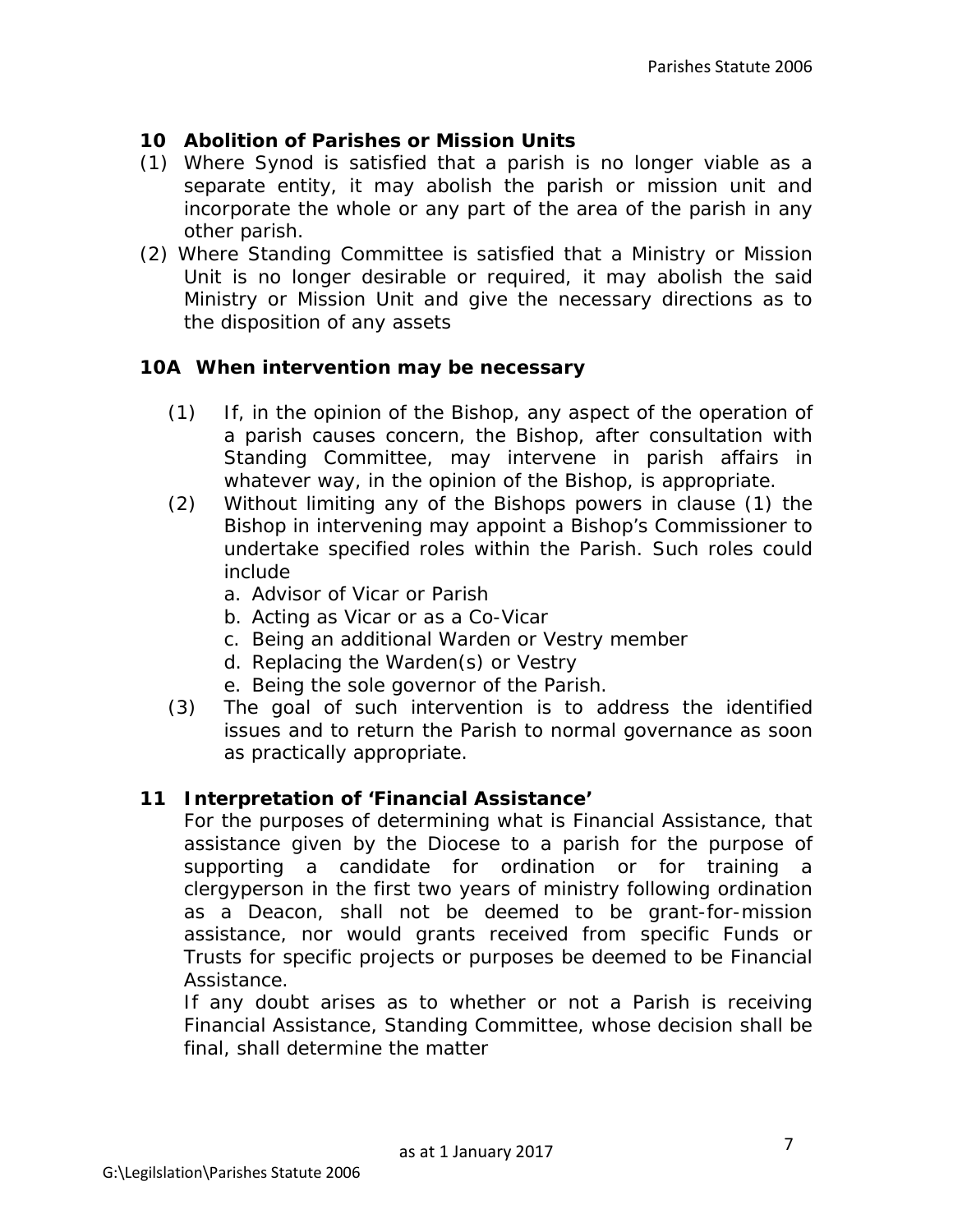# **PART II**

# **PARISH ELECTORAL ROLL**

## **12 Purpose of parish electoral roll**

- (1) The principal purpose of the parish electoral roll is to provide evidence that a person is entitled—
	- (a) to speak and vote on any matter properly dealt with at an annual general meeting or special general meeting of the parish:
	- (b) to be appointed as the Vicar's Churchwarden:
	- (c) to stand for an office listed in **section 18(2)(e)**.
- (2) The parish electoral roll must be available for inspection on request by any person on the roll.

## **13 Eligibility to be enrolled**

- (1) A person is entitled to be enrolled on the parish electoral roll if the following conditions are satisfied:
	- (a) the person is baptised; and
	- (b) the person, whether resident in the parish or not, has for at least 4 months participated in the worship and life of the parish or is known by the Vicar and churchwardens to be qualified for enrolment; and
	- (c) the person signs the declaration set out in **subsection (2)**.
- (2) The form of declaration referred to in **subsection (1)** is as follows: "I … declare that I have been baptised and wish to be on the electoral roll of the [name] parish."
- (3) No person may be enrolled on more than 1 parish electoral roll at the same time.

# **14 Compiling and maintaining the parish electoral roll**

- (1) The Vicar and churchwardens must compile and maintain the parish electoral roll.
- (2) The parish electoral roll must consist of the name of each person who has satisfied the conditions set out in **section 13**.
- (3) The parish electoral roll must not be used except for the purposes of this Act or other Act of the Diocesan Synod.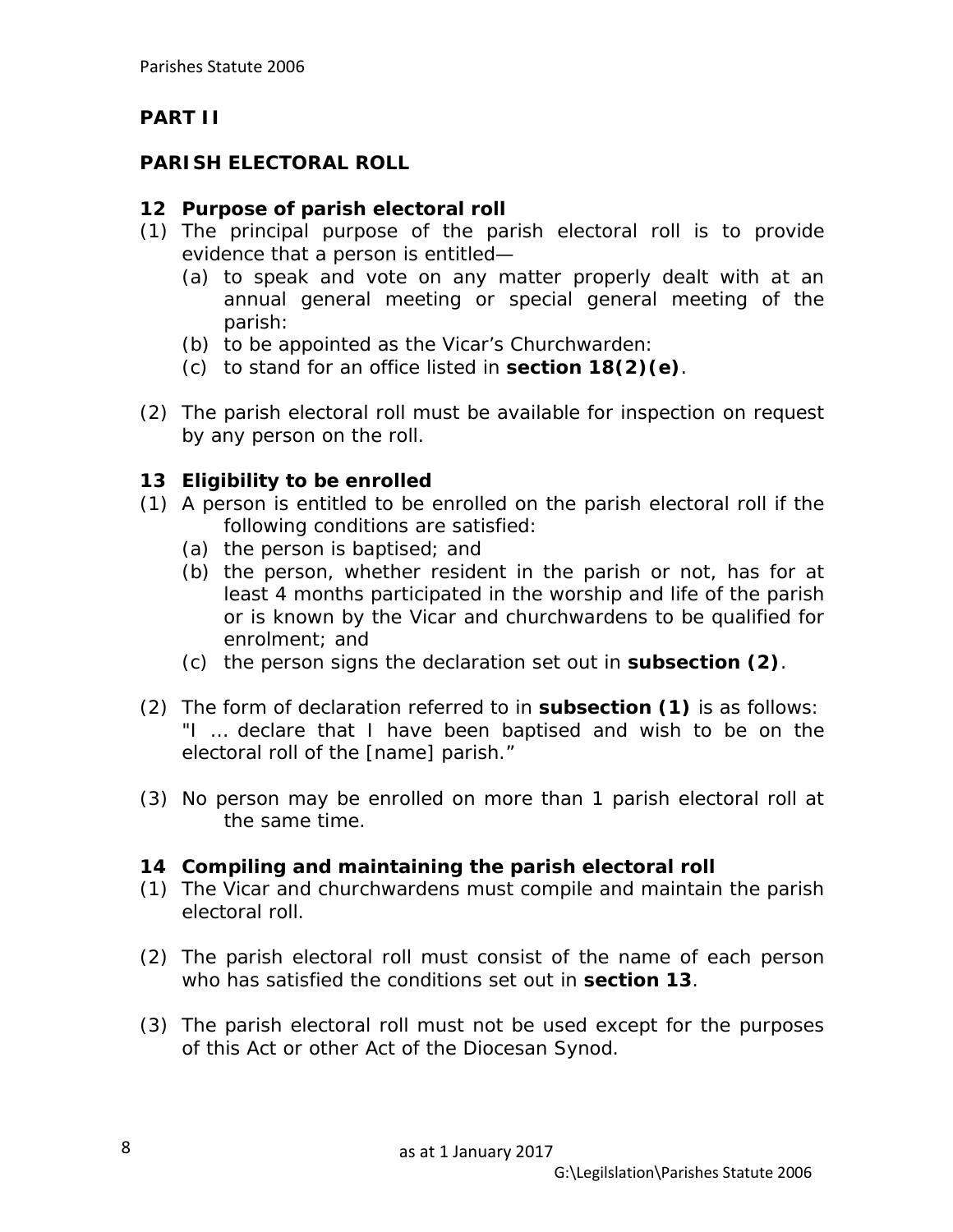(4) This section does not prevent the Vicar and churchwardens from compiling, as they think fit, other information for the purposes of the parish community.

### **15 Revision of parish electoral roll**

- (1) The Vicar and churchwardens must keep the parish electoral roll current by revising it as necessary, and at least once a year, not later than 1 month before the date set for the annual general meeting, to ensure that—
	- (a) the names of parishioners are correctly recorded on the parish electoral roll; and
	- (b) the names are removed from the parish electoral roll—
		- (i) of persons who have died:
		- (ii) of persons who have requested their names to be removed from the parish electoral roll:
		- (iii) of persons with whom contact has been lost.
- (2) Before the Vicar and churchwardens remove the name of a person from the parish electoral roll, they must refer the matter for the approval of the Vestry.

### 16 **Appeal**

A person may appeal to the Standing Committee against any decision relating to that person's eligibility to be on the parish electoral roll."

### **PART III**

### **ANNUAL GENERAL MEETINGS, ELECTIONS AND SPECIAL GENERAL MEETINGS**

*Preliminary provisions about annual general meeting*

### **17 Annual general meeting**

- (1) The Vicar must call an annual general meeting of the members of the parish not later than 30 April in each year.
- (2) If there is no Vicar, or if, for any reason, the Vicar is unable to act, the annual general meeting must be called by—
	- (a) the Vicar's Churchwarden; or
	- (b) if there is no Vicar's Churchwarden or if for any reason the Vicar's Churchwarden is unable or unwilling to act, the people's churchwarden.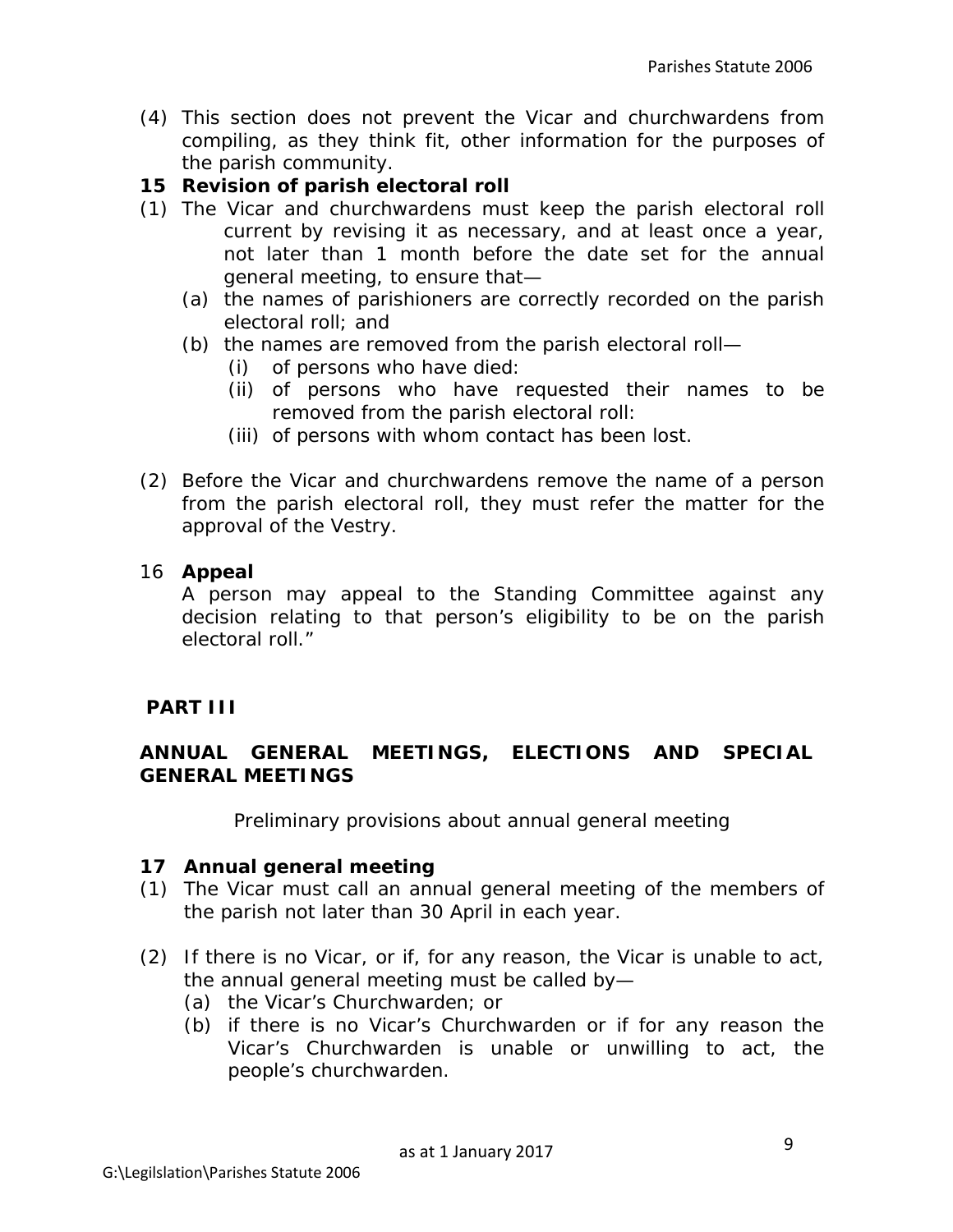(3) Despite **subsections (1) and (2)**, the Bishop, at his or her discretion, or the Bishop's nominee, may call an annual general meeting of a parish.

#### **18 Purposes and business of annual general meeting**

- (1) The purposes of the annual general meeting of the parish are—
	- (a) to review the spiritual life and the management of the parish; and
	- (b) to enable the business of the parish to be carried out through the democratic election of office holders; and
- 2009 (c) to receive and adopt the accounts of the parish for the previous financial year.
	- (2) The business of the annual general meeting must include the following matters:
		- (a) the minutes of the annual general meeting and of any special general meetings of the previous financial year must be confirmed; and
		- (b) the receipt and consideration of—
			- (i) the Vicar's annual report; and
			- (ii) the churchwardens' annual report; and
			- (iii) if appropriate, other reports of parish activities; and
- 2009 (c) the receipt and adoption of the annual accounts; and
	- (d) the appointment of the Vicar's Churchwarden:
	- (e) the election of—
		- (i) the people's churchwarden; and
		- (ii) the members of the Vestry required by **section 19** to be elected; and
		- (iii) in every third year, the lay synod representatives required.
- 2009 (f) the appointment of an auditor if required. An auditor is required if the Parish's accounts are not being processed and prepared by the Anglican Centre.
	- (3) The right of adjournment is not in the chairperson, nor in the Churchwardens or Vestry, but in the whole assembly, and the question of adjournment must be decided by a majority of votes.

#### **19 Number of elected members of Vestry**

The annual general meeting must elect not fewer than 3, and not more than 10, persons to be members of the Vestry.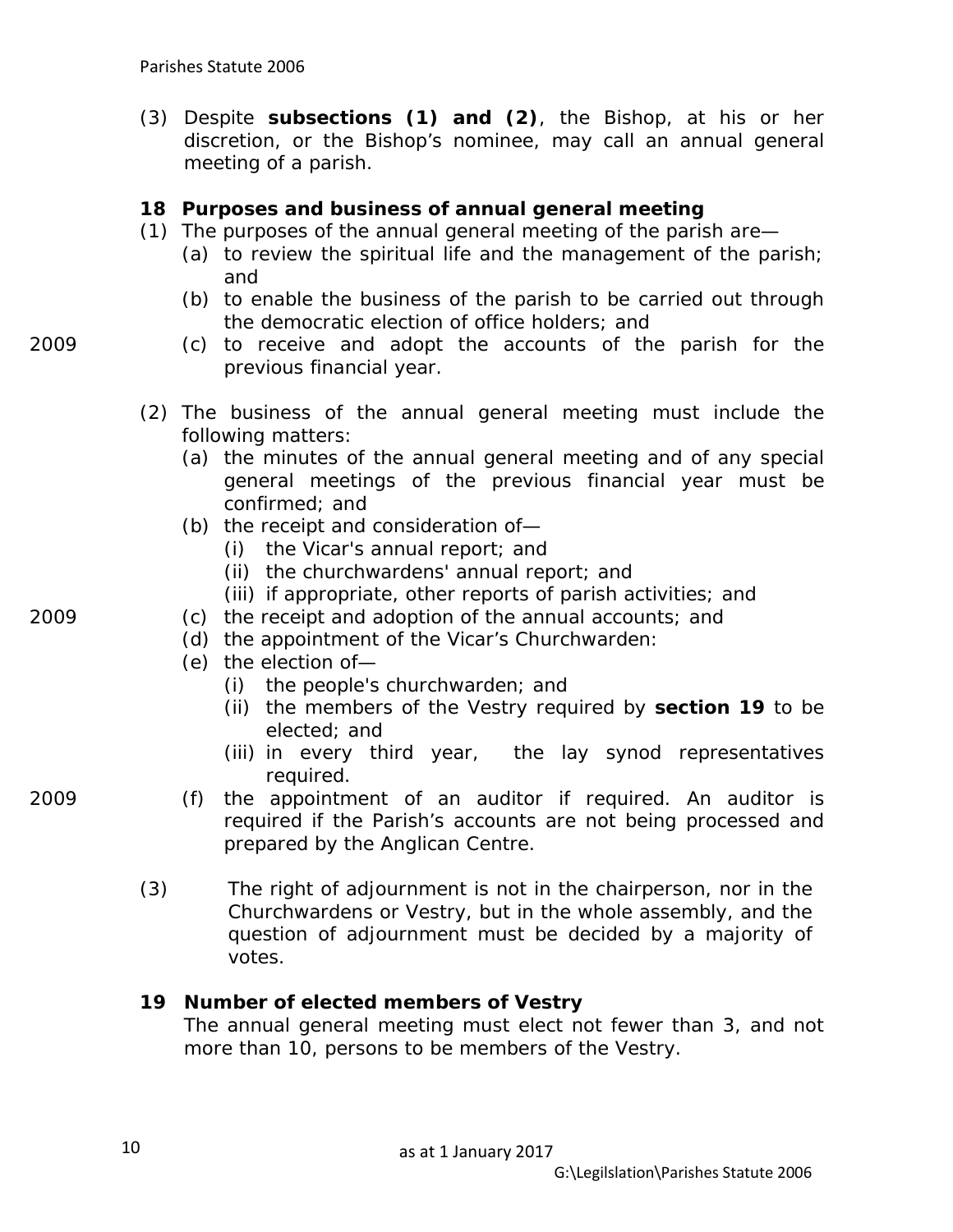### **20 Notice of annual general meeting**

Public Notice must be given at each worship service on not fewer than 3 Sundays before the date set for the annual general meeting—

- (a) stating the venue, date, and time of the meeting; and
- (b) inviting—
	- (i) nomination of candidates for office holders in accordance with **sections 21, 22, and 23**; and
	- (ii) notice of any items of general business.

### **21 Nominations for office**

- (1) Nominations must be invited for candidates for—
	- (a) the office of people's churchwarden; and
	- (b) members of the Vestry; and
- (2) Nominations must be made in the form provided for the purpose, which must require that each candidate—
	- (a) be nominated and seconded by persons on the electoral roll; and
	- (b) clearly indicates his or her consent to be nominated.
- (3) Nominations must be received not later than 8 days before the date of the annual general meeting.
- (4) Public Notice must be given of the persons nominated for office not later than 1 Sunday before the date set for the annual general meeting.

### **22 Eligibility for office**

Any lay person who is on the parish electoral roll (except a person who is a paid member of the staff of the parish for more than 9 hours each week) may be appointed to or nominated for, and hold, an office referred to in **section 18(2)(d) and (e)**.

### **23 Tenure of office**

A person elected to office as the people's churchwarden or as a member of the Vestry—

- (a) holds that office until the next annual general meeting; and
- (b) may be re-elected or re-appointed, as the case may be, to the same office.

### **24 Declaration**

The Chairperson of the Annual Meeting shall require every Churchwarden and Vestry member, before entering on office to make and subscribe to the Declaration of Acknowledgement of the

as at 1 January 2017

2011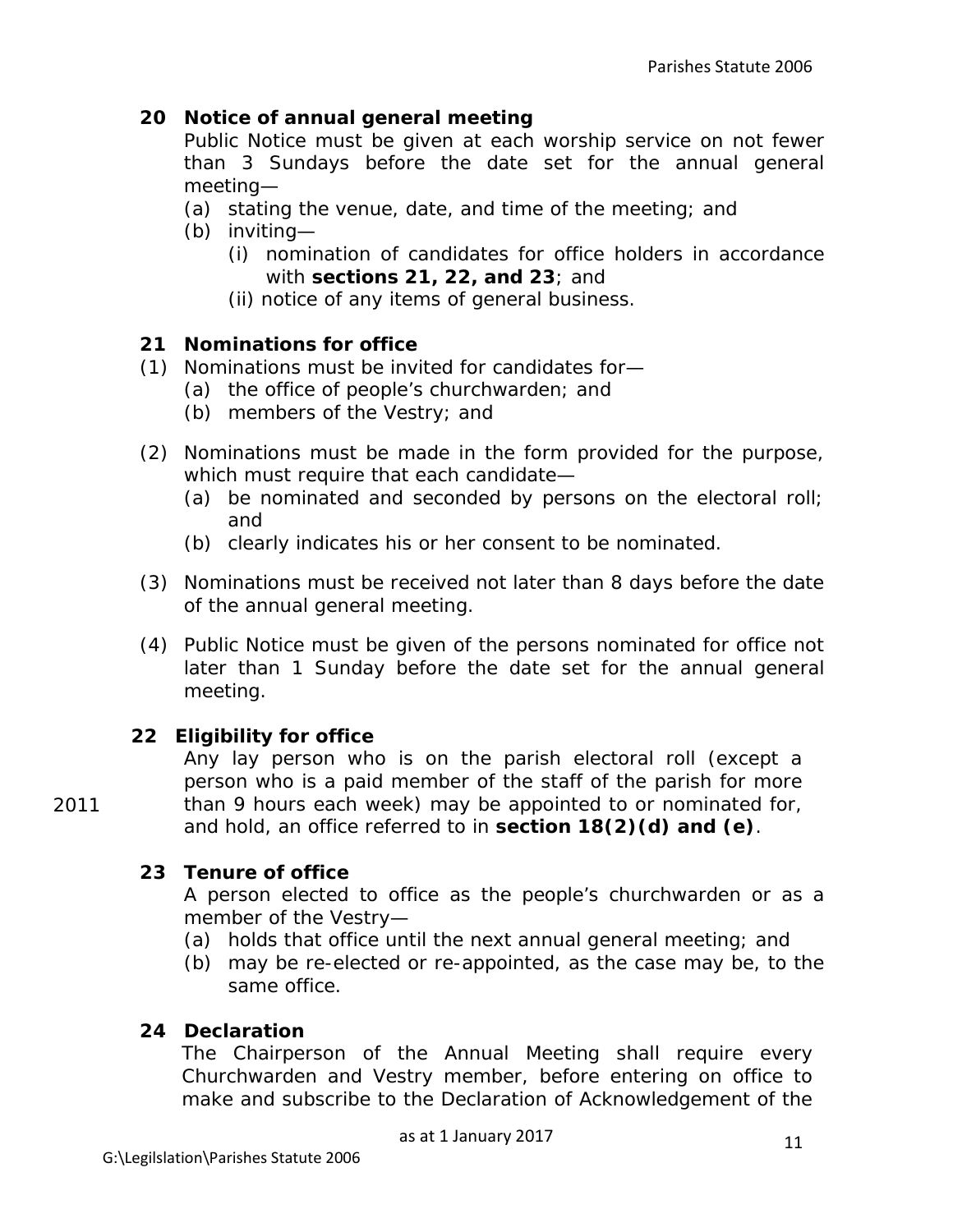authority of General Synod as required by Title B Canon xxi. . The Declarations so signed shall at once be forwarded to the Diocesan Secretary.

*Procedure for annual general meeting*

### **25 Vicar to chair annual general meeting**

- (1) The Vicar is the chairperson of the annual general meeting.
- (2) However, if there is no Vicar, or if, for any reason, the Vicar is unable or unwilling to act, the meeting must be chaired by—
	- (a) the Vicar's Churchwarden; or
	- (b) if there is no Vicar's Churchwarden or if for any reason the Vicar's Churchwarden is unable or unwilling to act, the people's churchwarden; or
	- (c) the chairperson of Vestry.
- (3) Despite **subsections (1) and (2)**, the Bishop or the Bishop's nominee may chair the annual general meeting of any parish.
- (4) The chairperson has a deliberative and a casting vote.
- (5) Unless expressly provided otherwise in this Act or in another Act of the Diocesan Synod, the chairperson may regulate the procedure of the annual general meeting.

#### **26 Eligibility to speak and vote at annual general meeting**

- (1) Every person on the parish electoral roll is entitled to speak and vote on any matter properly dealt with at the annual general meeting.
- (2) A person not on the parish electoral roll may, with the leave of the meeting, speak on any matter properly dealt with at the annual general meeting, but is not entitled to vote on any matter.

#### **27 Appointment of Vicar's Churchwarden**

Before the election of office holders is conducted at the annual general meeting, the chairperson must announce the person appointed by the Vicar (or if there is no Vicar, by the Bishop or the Vicar-General) to be the Vicar's Churchwarden (or the Bishop's churchwarden).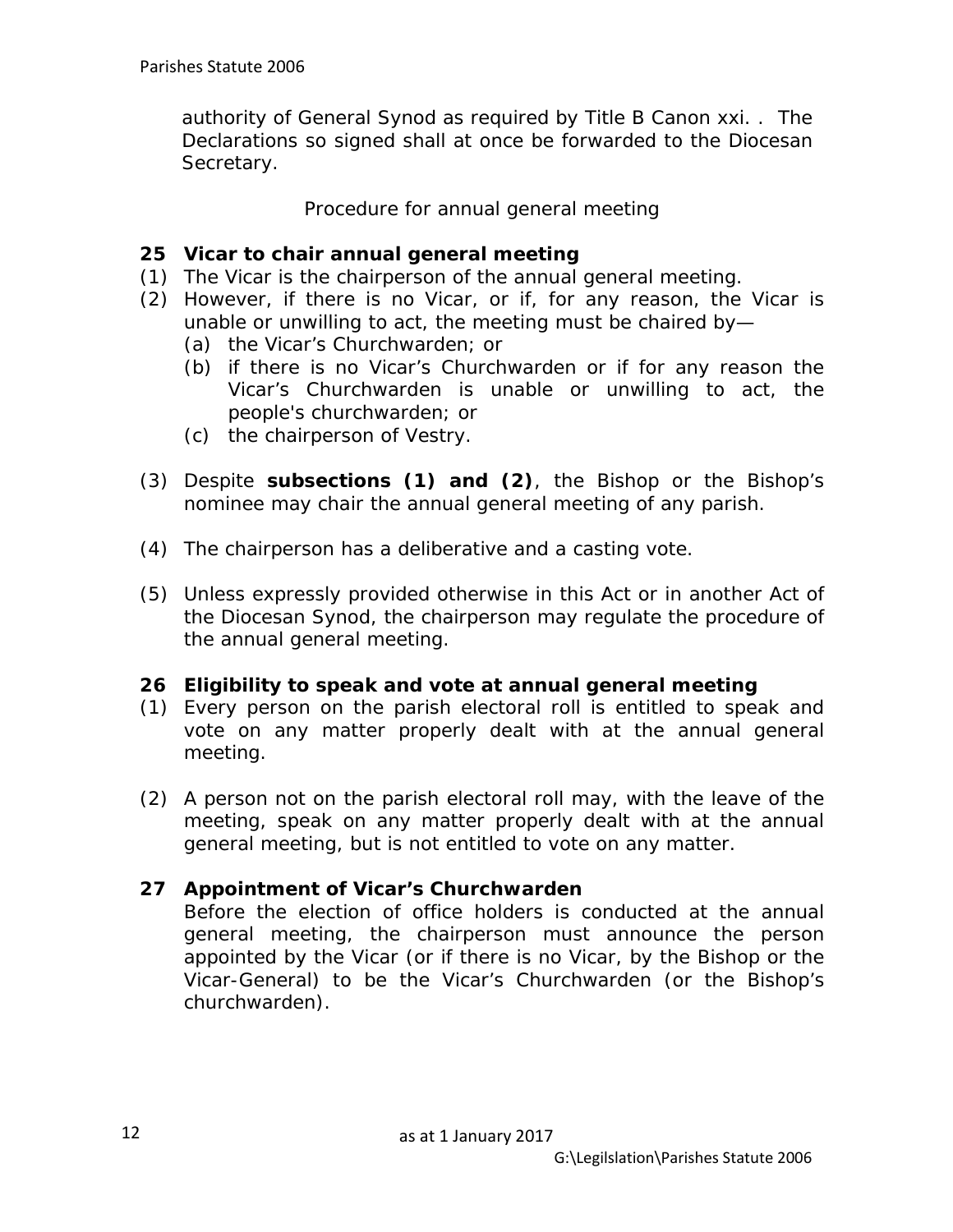*Election of people's churchwarden and members of Vestry*

#### **28 Election procedure**

- (1) Despite **section 21**, the chairperson may, with the leave of the meeting, accept from the floor further nominations of candidates for the Vestry.
- (2) If the number of candidates nominated under **section 21 or subsection (1)** for the offices of people's churchwarden, members of the Vestry, and Synod Representatives (when required)—
	- (a) does not exceed the number required to be elected, the chairperson must declare each of the candidates to be elected; or
	- (b) does exceed the number required to be elected, the chairperson must proceed to conduct a ballot to elect the required office holders.

### **29 Conduct of ballot**

- (1) Before a ballot is conducted, 2 scrutineers who are not candidates for election must be—
	- (a) nominated by the chairperson; and
	- (b) approved by the meeting.
- (2) The role of the scrutineers is to distribute, collect, and count the voting papers and to certify to the chairperson the number of votes cast for each candidate.
- (3) A ballot paper is counted as valid only if votes are cast—
	- (a) by a person who is on the parish electoral roll; and
	- (b) for not more candidates than the number required to be elected; and
	- (c) in accordance with the procedure directed by the chairperson.
- (4) The scrutineers must exclude any voting papers on which votes have been cast for more candidates than the number required to be elected.
- (5) The scrutineers must deliver the voting papers to the chairperson to be destroyed.
- (6) Voting by proxy is not permitted.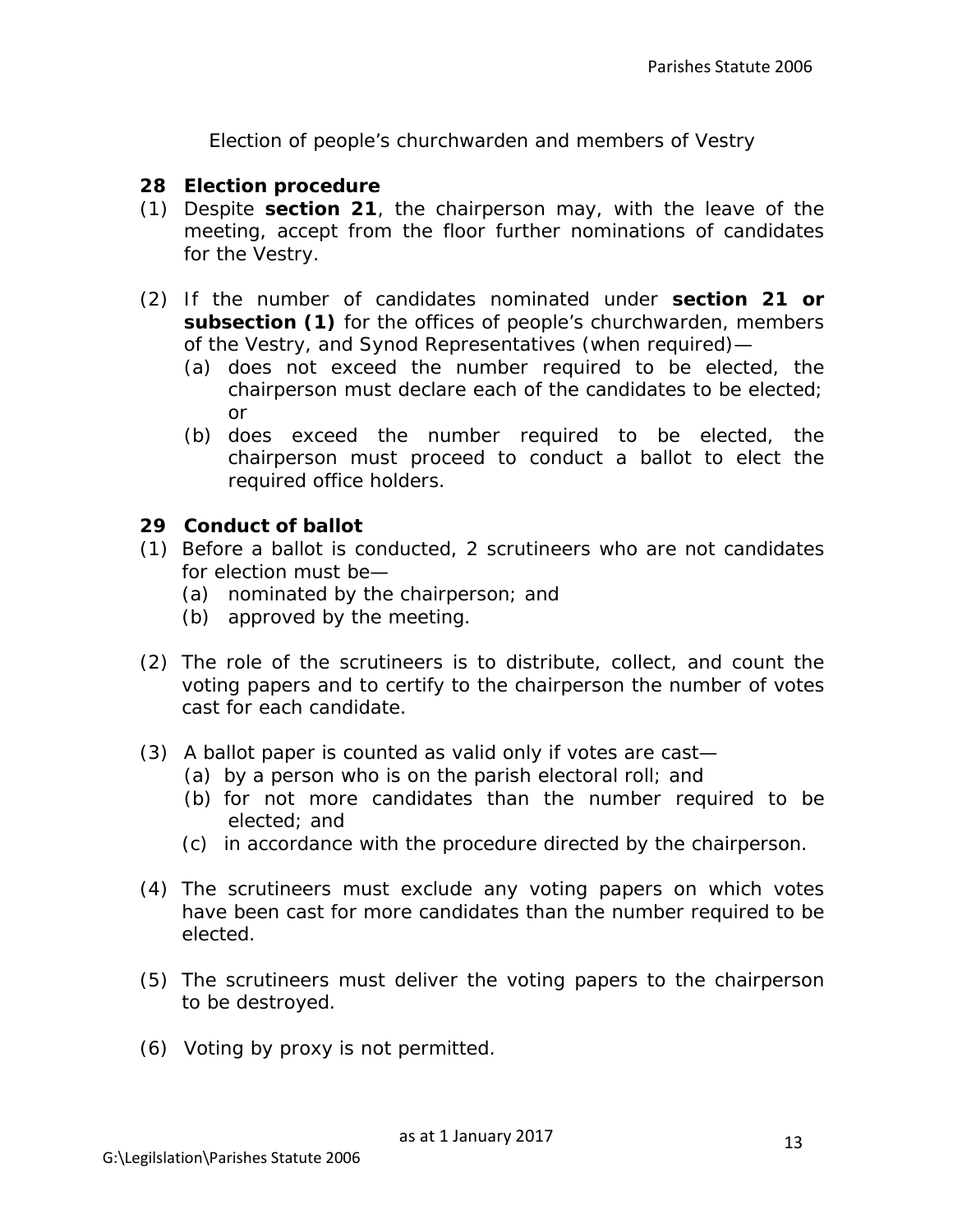### **30 Declaration of results of ballot**

- (1) If the result of the ballot is decisive, the chairperson must declare the name of each person elected.
- (2) If 2 or more candidates receive the same number of votes, the chairperson must conduct a further ballot among those candidates in accordance with **section 29.**
- (3) If the second ballot is not decisive—
	- (a) the matter may be determined by lot; or
	- (b) the vacancy may be filled in accordance with the relevant provisions of **sections 34 to 36**.

*Election of lay synod representatives*

### **31 Lay synod representatives**

(1) As required by section 14 of the Diocesan Structures Statute 2005, in every third year the parish must, by 30 April, elect the required number of lay synod representatives for the parish.

### **32 Resignation from office**

- (1) A person holding office as a churchwarden, member of the Vestry, or auditor may resign from office at any time by giving written notice to the Vicar or, if there is no Vicar, to a churchwarden, or if there is neither a Vicar nor a churchwarden, to the Bishop or the Vicar-General.
- (2) A person holding office as a Synod Representative may resign from office at any time by giving written notice to the Bishop.
- (3) When a notice is received, the office to which it relates becomes vacant—
	- (a) from the date on which the notice becomes effective; or
	- (b) if no effective date is stated in the notice, immediately.

### **33 Vacancy in office of Vicar's Churchwarden**

- (1) If the office of Vicar's Churchwarden becomes vacant through death, resignation, removal, or for any other reason, the Vicar must, as soon as practicable,—
	- (a) appoint another person to that office; and
	- (b) give Public Notice of that appointment.
- (2) If there is no Vicar and a vacancy arises in the office of Bishop's churchwarden, the Bishop or Vicar-General must make the necessary appointment and give Public Notice of that appointment.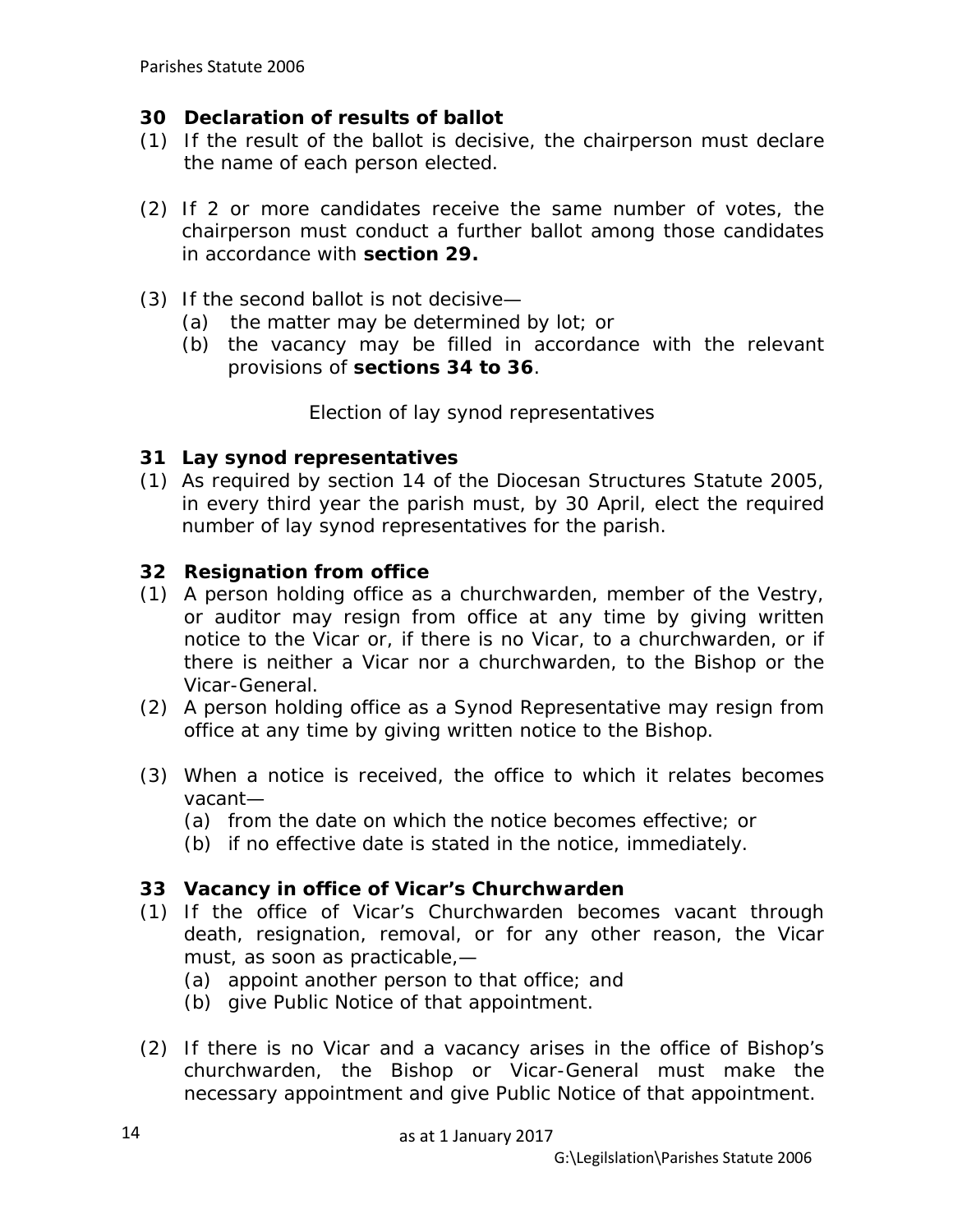### **34 Vacancy in office of people's churchwarden**

If the office of people's churchwarden becomes vacant through death, resignation, removal, or for any other reason, a special general meeting of parishioners must be held as soon as practicable to elect another person to that office.

### **35 Vacancy in Vestry**

If a vacancy arises on the Vestry through the death, resignation, or removal of an elected member of the Vestry, or for any other reason, —

- (a) the position may remain vacant unless it is necessary to fill the office in order to provide a quorum for the Vestry, as required by **section 43**.
- (b) the position may be filled—
	- (i) by an appointment made by the Vestry.

### **36 Vacancy in office of auditor**

If the position of auditor becomes vacant through death, resignation, removal, or for any other reason, the Vestry must, if an auditor is required as soon as practicable, appoint another qualified person to that position.

*Special general meetings of parish*

#### **37 Special general meetings of parishioners called**

- (1) A special general meeting may be called for any purpose in accordance with **section 17**.
- (2) A request may be made for a special general meeting of the parish by notice in writing to the Vicar or churchwardens, signed by not fewer than 20 members or 20% of the members of the parish roll which ever is less.
- (3) If a request is received under **subsection (2),** the Vicar or churchwardens, as the case may be, must hold a meeting not later than 28 days after the notice is received.
- (4) A special General meeting may be called for any purpose by the Bishop or the Vicar.

#### **38 Procedure for special general meetings**

(1) Public Notice must be given in accordance with **section 20** of a meeting called or requested under **section 37**.

as at 1 January 2017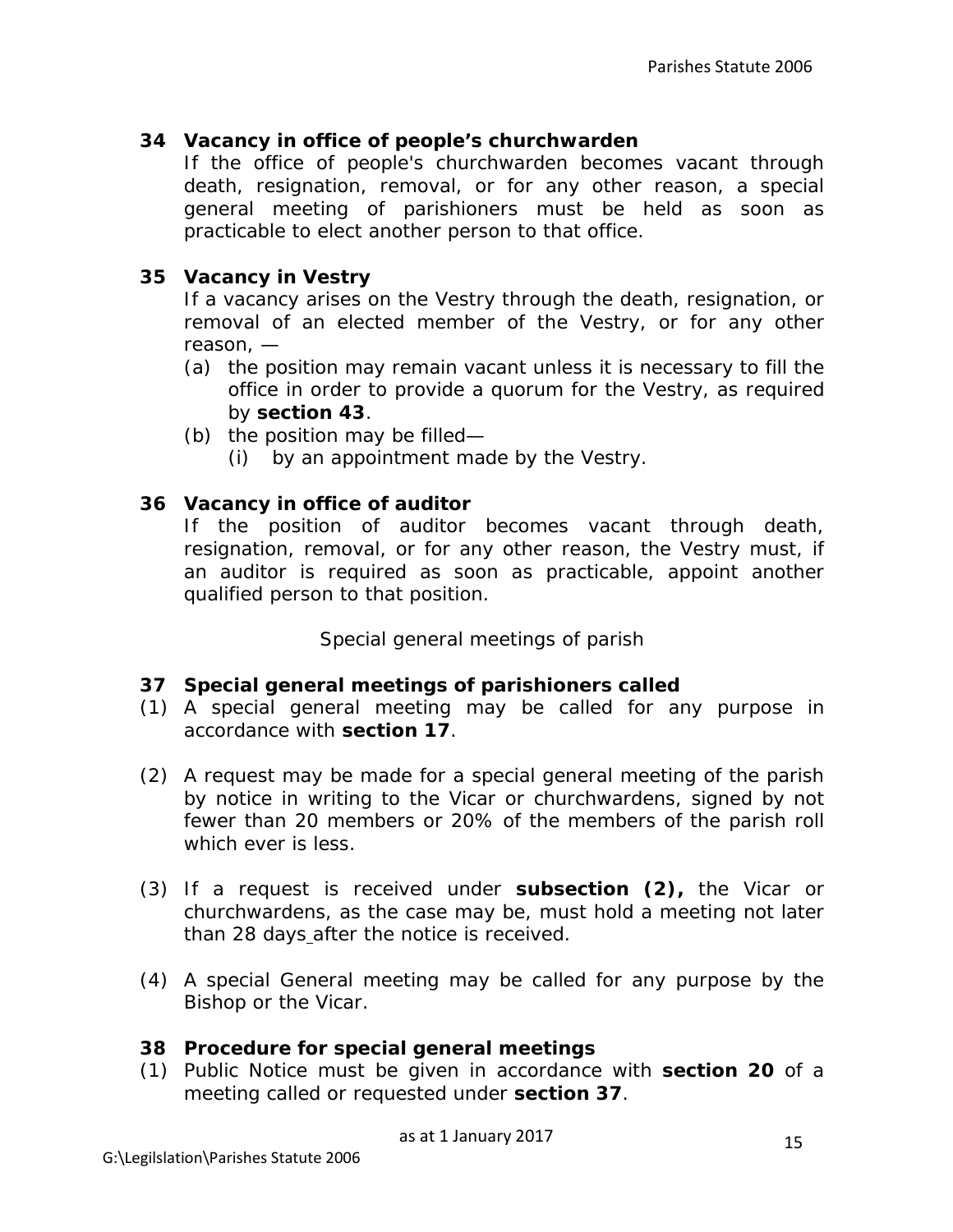- (2) The notice must state the purpose for which the meeting is called.
- (3) No business except what is stated in the notice may be raised or transacted at a meeting called under **section 37**.
- (4) **Sections 25 to 26** apply to a meeting called under **section 37**, and, if a vote is required in relation to a matter properly before the meeting, the provisions of **sections 28 to 30** apply with any necessary modifications.
- (5) The right of adjournment is not in the chairperson, nor in the Churchwardens or Vestry, but in the whole assembly, and the question of adjournment must be decided by a majority of votes.

### **PART IV**

### **VESTRIES**

#### **39 Membership of Vestry**

- (1) A Vestry consists of the Vicar of the parish [or an alternate as provided for by Section 39 (3)], the churchwardens, Lay Synod Representatives and the lay members elected at an annual general meeting of parishioners.
- (2) The persons referred to in subsection (1) have the right to speak and vote at Vestry meetings.
- (3) The Bishop of Nelson may permit the Vicar to be represented on the Vestry by another clergy person, provided that this is with the concurrence of the Vicar and churchwardens.

#### **40 Meetings of Vestry**

- (1) Meetings of Vestry shall be held at least quarterly, and at such time and place as the Vestry may determine.
- (2) A special meeting of Vestry may be called at such time as the Vicar or the Churchwardens may determine, or upon a requisition in writing signed by a majority of the members of Vestry.
- 2009 (3) A special meeting may be called any purpose by the Bishop.

16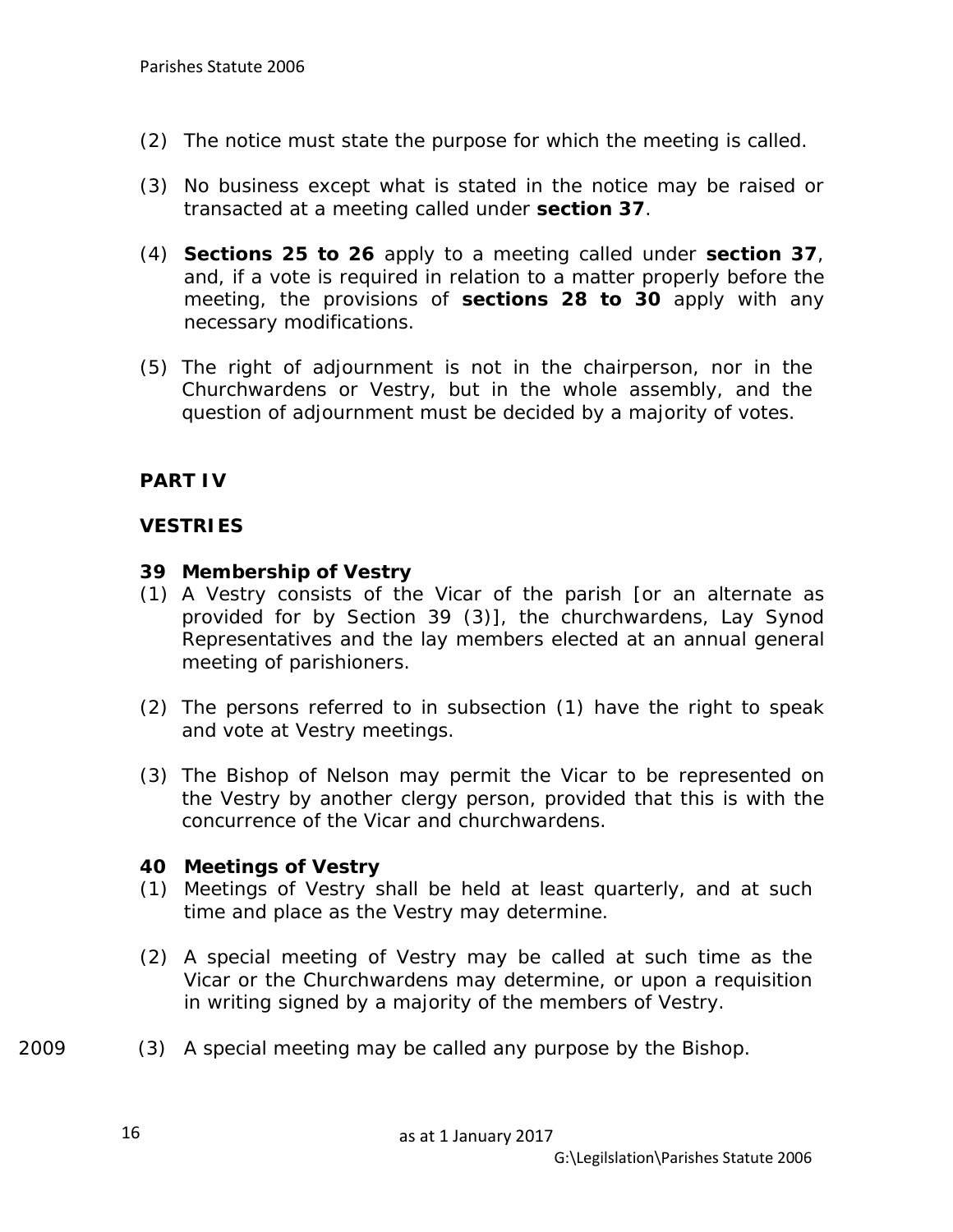## **41 Chairing of Vestry**

- (1) Subject to the provisions of this section and section 39, the Vicar shall chair all meetings of Vestry.
- (2) If for any reason the Vicar is unable to attend any meeting of Vestry, and while there is no Vicar, the Vicar's Churchwarden (or if for any reason the Vicar's Churchwarden is unable to act, and while there is no Vicar's Churchwarden, the People's Churchwarden) shall chair the meetings of Vestry.
- (3) If the Vicar so desires, Vestry may elect one of its members to chair its meetings for the whole or part of its term of office.
- (4) The person chairing any meeting of Vestry shall have a casting as well as a deliberative vote.

### **42 Persons with right to attend Vestry meetings**

Any person may attend Vestry meetings at the invitation of the Vestry, and have the right to speak but not to vote.

### **43 Quorum for Vestry**

- (1) No business shall be transacted at a meeting of Vestry unless a quorum is present.
- (2) Vestry may determine its own quorum, but it shall be no fewer than one-third of its members with a minimum of four, and shall include the Vicar or at least one of the Churchwardens.
- (3) Vestry may, with the express consent of the Vicar and the Churchwardens, delegate to a member of Vestry or a subcommittee of Vestry the power to deal with any particular item of business or to be responsible for any particular aspect of parish life, with power to co-opt additional parishioners who are not members of Vestry; and in such a case the subcommittee may conduct the business committed to it even though the Vicar or a Churchwarden is not present or is not a member of the subcommittee.

### **44 Election of Parochial Nominators**

At a meeting held not later than two (2) months after the annual general meeting at which it was elected, Vestry shall elect four (4) persons, who are qualified to be members of Vestry, to be the Parochial Nominators for the parish or Mission District as the case may be.

as at 1 January 2017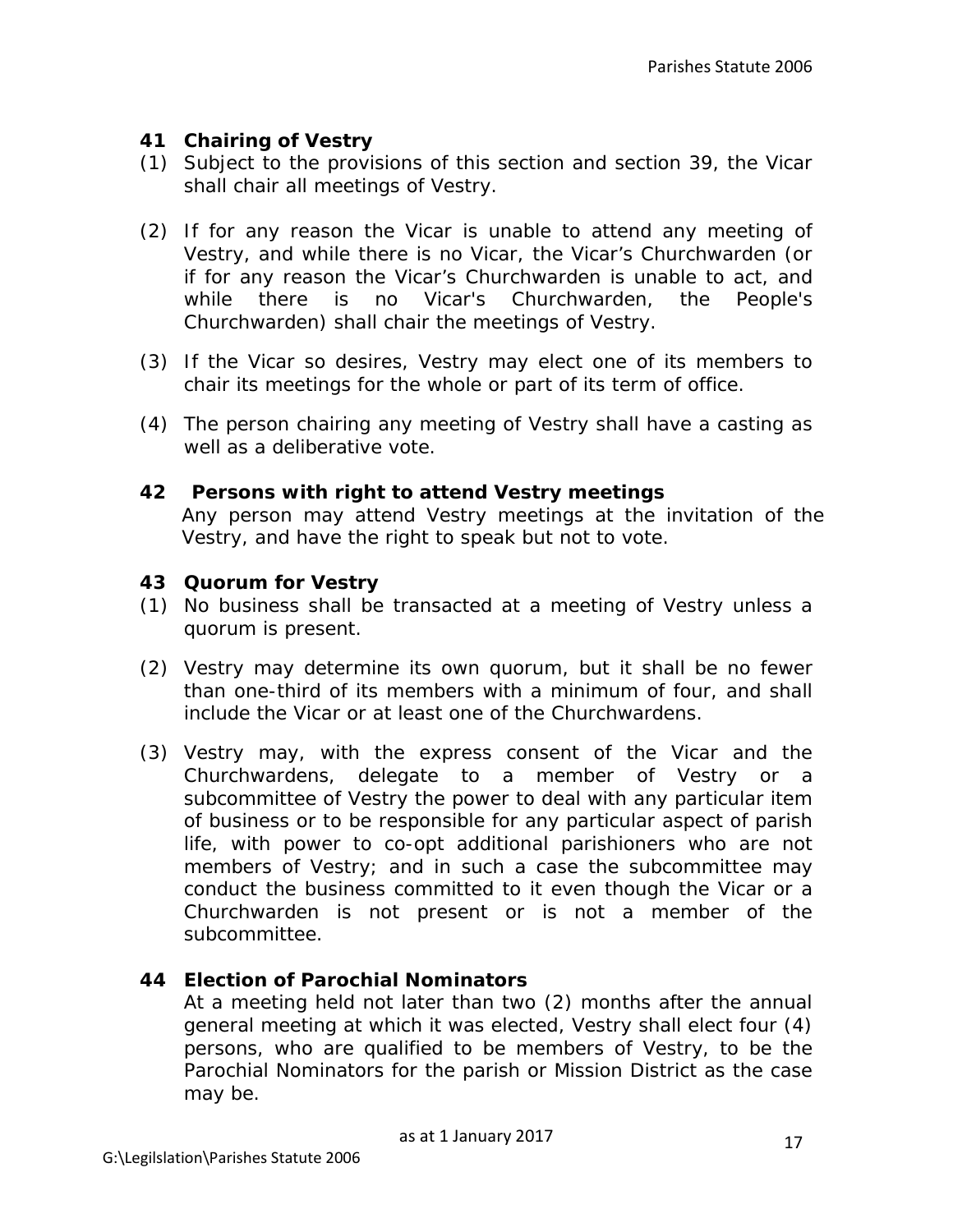### **45 Primary duties of Vestry**

- (1) The primary duties of the Vestry are
	- (a) to promote the worship of Almighty God and to provide all things necessary for the ordering of public worship; and
	- (b) to foster the spiritual growth and wellbeing of the parishioners, to bring before the parishioners the claims on them of the mission of the church in their community and in the world at large, and generally to promote the extension of Christ's Kingdom; and
	- (c) to encourage all members of the parish to grow in the faith and service of Christ by the power of his Spirit, and in particular to see that Christian education is provided for persons of all age groups; and
	- (d) to be responsible for the overall good management of the parish, to administer and undertake the business affairs of the parish, and to provide and care for the buildings, furnishings, and equipment needed for the good working of the parish.
	- (e) to determine the establishment of any paid position within the parish.
- (2) Subsection (1) does not limit the responsibility of the Vicar, under the authority of the Bishop, for the pastoral care of the parish, for Christian education in the parish, and for the spiritual wellbeing of the parishioners.

### **46 Further duties in respect of property**

Vestry shall have the following further duties:

- (a) to plan, authorise, and execute all capital works, alterations, and improvements that may be necessary or desirable for the proper functioning of the parish buildings, subject always to the provisions of the Diocesan Properties and Faculties Act 2006:
- (b) to provide a Vicarage in the parish free of charge to the Vicar, and free accommodation to other full-time Assistant Clergy who are paid from parish funds, or, instead of accommodation, to provide an allowance approved by Standing Committee:
- (c) to cause to be inspected at least once in each year the Church, the vicarage, and all other buildings and property for which Vestry is responsible and ensure that all necessary repairs and maintenance are carried out.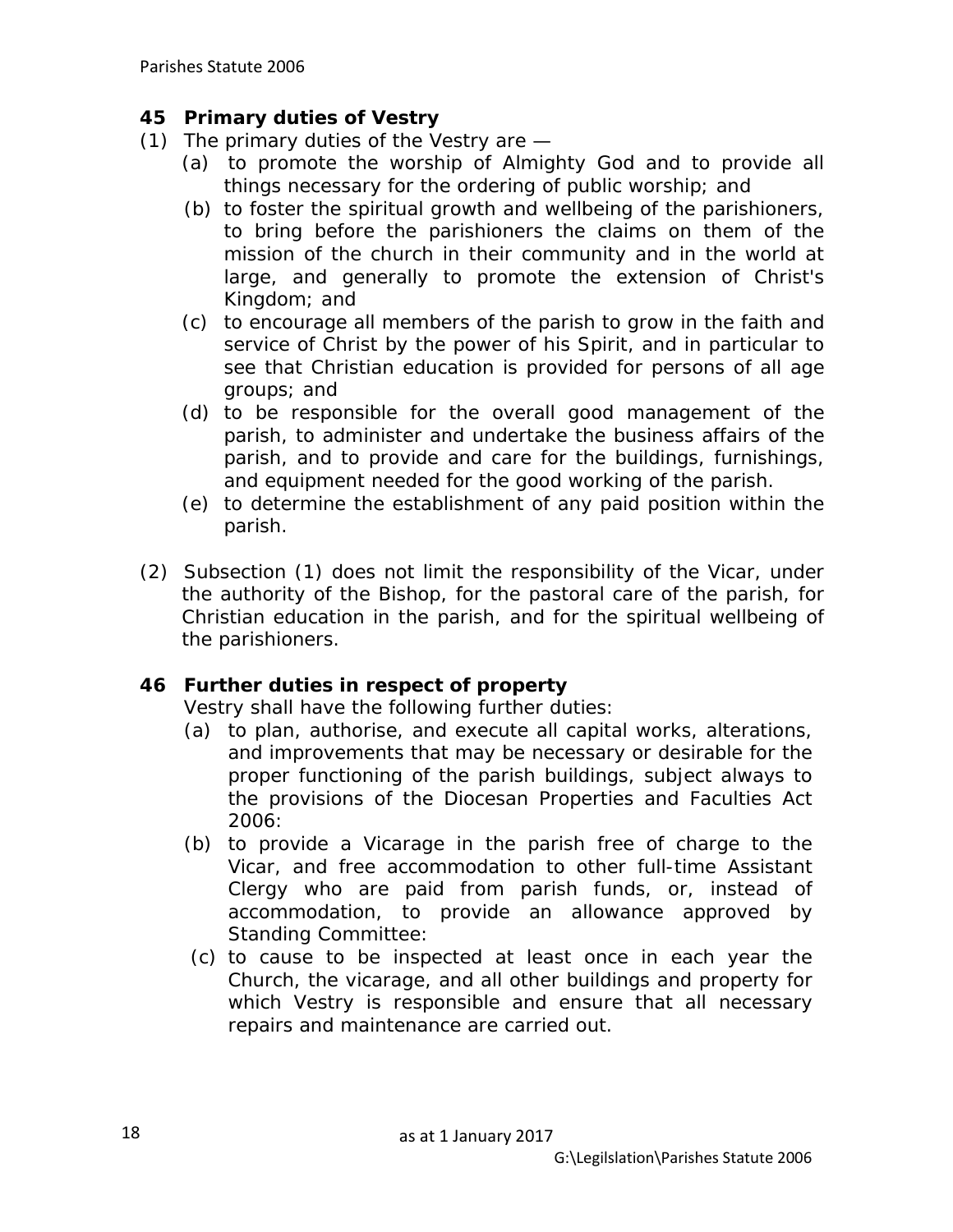### **47 Keeping of minutes**

Vestry shall ensure that full minutes of all its meetings, and of all annual and special general meetings of parishioners, are kept.

#### **48 Collections**

Vestry shall ensure that all collections at services within the parish are fully recorded, safely kept, and promptly banked.

### **49 Contributions for objects outside parish**

- (1) Vestry may at its discretion pay money from parish funds for religious, charitable, or educational objects outside the parish and authorise collections to be made for any such purposes.
- (2) All special offerings and collections shall be paid to the object specified within 2 months after their receipt.

### **50 Vestry bound by acts of predecessors**

All contracts and undertakings that have been duly and lawfully entered into by Vestry shall according to their tenor be binding upon their successors in office from year to year.

### **PART V**

#### **FINANCIAL MATTERS**

#### **51 Parish accounts**

- (1) Vestry shall ensure that full and complete accounts of the receipts and payments of the parish are kept, and that a statement of accounts is tabled at its meeting at least quarterly.
- (2) The parish accounts shall be closed every year on the 31st day of December.
- (3) Except where The Annual Accounts are prepared and completed by the Anglican Centre the accounts shall be forwarded to the Diocesan Secretary by the 31st day of March next following.
- 2009 (4) A copy of the parish accounts [where applicable independently reviewed in accordance with subsection (5) of this section], together with a list of the monetary assets and liabilities of the parish, and any parish trust accounts shall be submitted to the annual general meeting of the parishioners and thereafter to the Diocesan Secretary.

as at 1 January 2017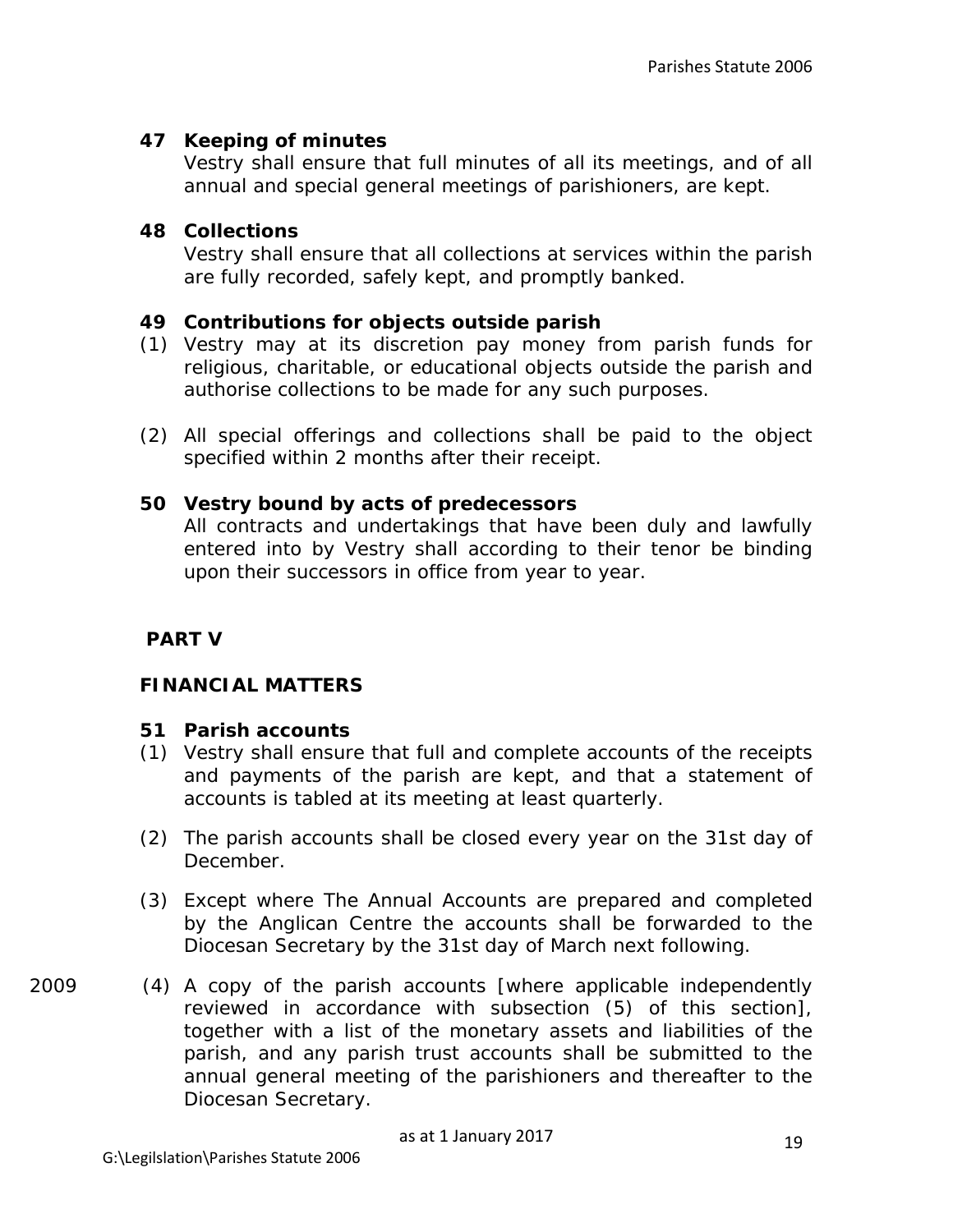- 2009 (5) Where the Parish accounts are not processed and prepared by the Anglican Centre the annual accounts shall be independently reviewed by the duly appointed auditor.
- 2009 (6) Where the Parish accounts are processed and prepared by the Anglican centre the annual accounts shall be independently reviewed by the Diocesan Auditors as part of the Anglican Centre's audit.

#### **52 Parish bank account**

- (1) A bank account shall be opened in the name of the parish into which all parish money shall be paid and from which all payments on account of the parish shall be made.
- (2) Except where the Anglican Centre administers and operates the Parish Accounts, subject to subsection (3) of this section, any bank accounts of the parish shall be operated upon by any 2 members of Vestry appointed for that purpose by Vestry.
- (3) If Vestry appoints or employs a parish treasurer, the treasurer may be appointed one of the signatories to operate the parish bank account even though he or she is not a member of Vestry.

#### **53 Stipends and salaries have priority**

The payment of stipends and salaries to the clergy and lay staff of the parish shall be a first charge upon the revenue of the parish.

#### **54 Authorisation of payments**

- (1) The payment of the Diocesan assessments and levies, the salaries and allowances, and the rates and insurance premiums may be made from parish funds without formal authorisation by the Vestry.
- (2) Subject to subsections (1) and (3) of this section, no payment from parish funds shall be made unless the payment has been approved by a majority of the members of Vestry present at a meeting of Vestry.
- (3) Vestry may delegate to the treasurer the right to make such routine payments as it may from time to time determine; but all such routine payments must be re-authorised by each incoming Vestry.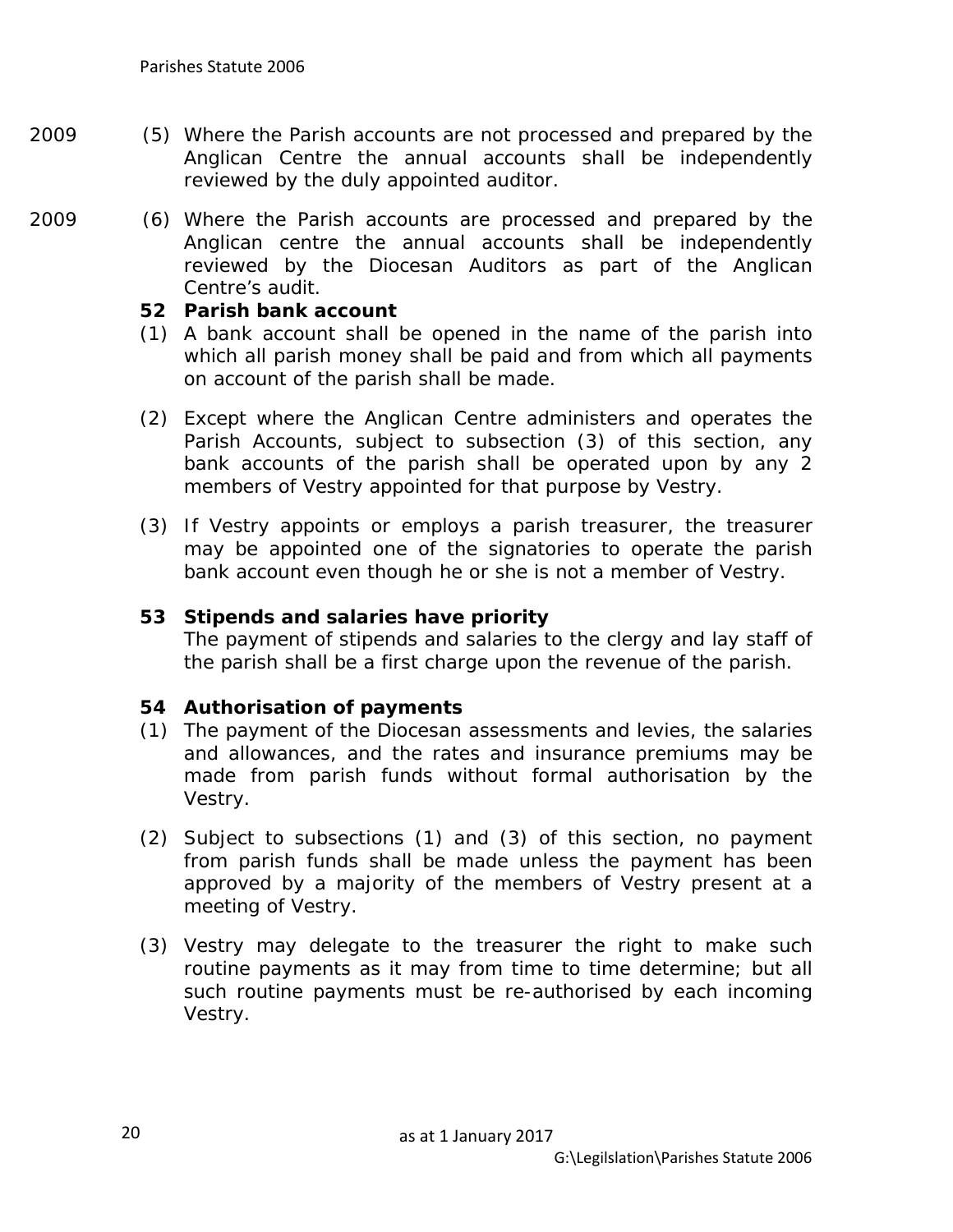### **55 Incurring financial liability, borrowing and mortgaging** Where it is proposed -

- (a) to enter into any contract or to undertake any work that involves any financial liability; or
- (b) to acquire land or undertake work that necessitates borrowing; or
- (c) to grant a mortgage or other security over parochial property, - Vestry shall comply with the provisions of **section 6** or **section 7** or **section 8** or **section 9** (as the case may require) of the Diocesan Properties and Faculties Act 2006.

# **PART VI**

## **CHURCHWARDENS, VICAR, AND STAFF**

### **56 Duties of Churchwardens**

The duties of the Churchwardens shall be as follows:

- (a) to be the lay leaders of the parish:
- (b) to be the spokespersons for Vestry to the parishioners:
- (c) to be the spokespersons for the parishioners in all matters except those for which the lay representatives on Synod or the Parochial Nominators are responsible:
- (d) to be responsible for the operation of the parish during an interregnum or during the illness or incapacity of the Vicar:
- (e) to have concern for the physical wellbeing of the Vicar and staff and to ensure that they each take their annual leave entitlements:
- (f) to ensure that the decisions of Vestry are carried out:
- (g) to be signatories to all contracts and deeds executed in the name of Vestry:
- (h) to inform the Bishop whenever the Vicar is prevented by illness or other disabling cause from officiating at the Sunday Services.

### **57 Church, Vicarage and Parish Buildings, at disposal of Vicar**

The Church, vicarage and parish buildings and all things necessary for the ordering of public worship shall be at the disposal of the Vicar, or of any other person acting on the Vicar's behalf.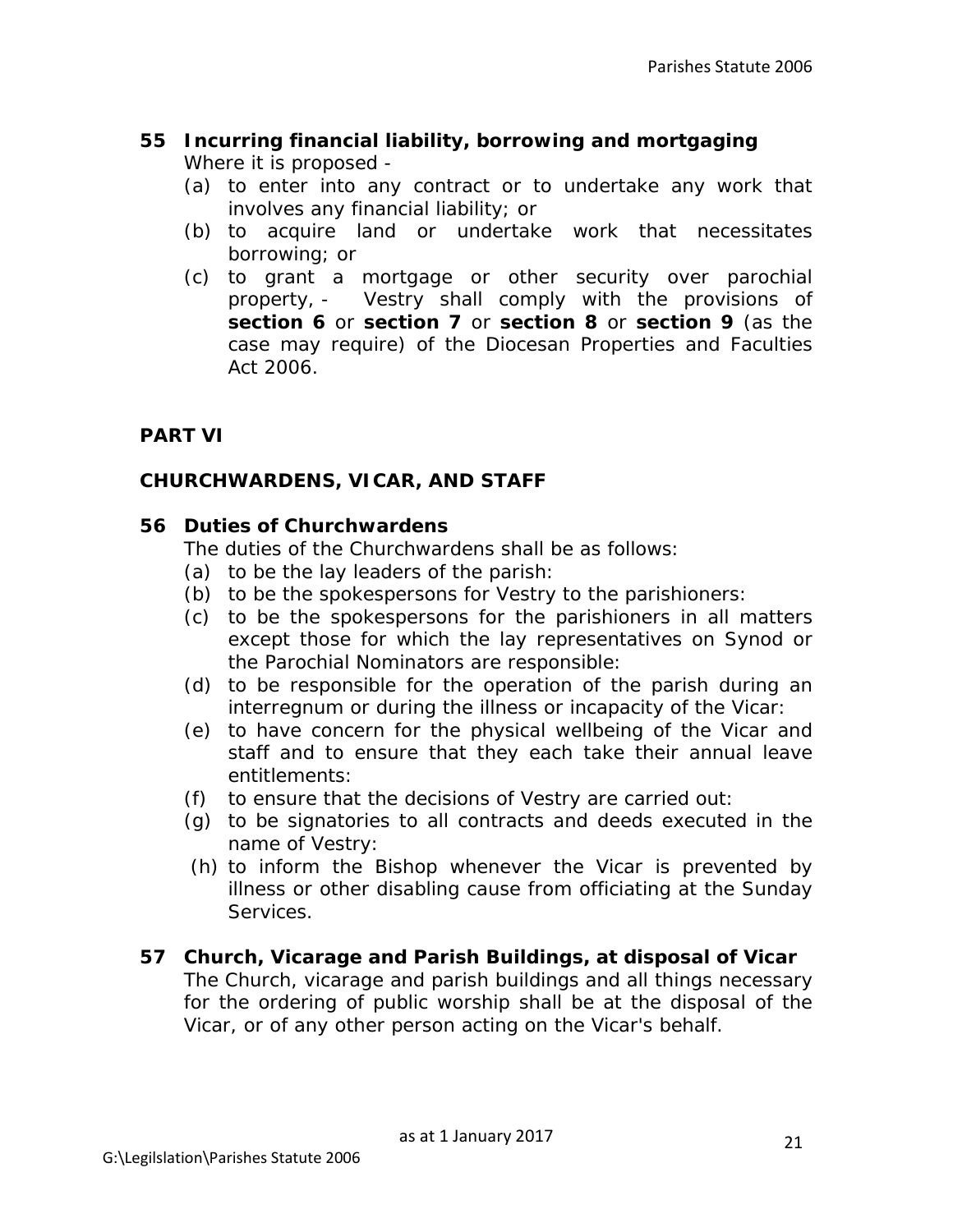#### **58 Forms of service**

- (1) Where alternative forms of service for the Holy Communion or Sunday Worship are permitted, the form to be used from time to time shall be decided by the Vicar after consultation with Vestry.
- (2) No form of service shall be used in the parish without the Vicar's approval.

### **59 Choir and music under direction of Vicar**

The formation and management of the choir, and the selection of church music, shall be subject to the control and direction of the Vicar.

### **60 Vicar to maintain registers**

1) The Vicar shall maintain up-to-date, in good order and legible form, register of services, registers of baptism, confirmation and admissions to Holy Communion, marriages, and funerals for the parish or for each part of the parish.

2) When complete the registers shall be forwarded to the Diocesan Secretary.

### **61 Appointment of ordained staff**

No ordained staff (other than the Vicar) shall be employed in the parish without the prior approval of Vestry.

#### **62 Appointment and dismissal of voluntary staff**

The Vicar shall have the right to appoint and dismiss all voluntary Church workers or to grant them leave of absence, with the exception of any whose appointment or election is governed by any Canon of General Synod or by any Act of the Diocesan Synod.

#### **63 Stipendiary lay staff**

- (1) Stipendiary lay staff may be appointed by the Vicar and Churchwardens with the approval of Vestry.
- 2008 PROVIDED that before any employment commences the Employment Agreement required to be entered into between the proposed employee and the Parish has the prior approval of the Diocesan Secretary as to content and form.
	- (2) The Vicar and Churchwardens shall have power to suspend the lay staff of the Parish, but any such suspension shall be at once notified by them to the other members of Vestry.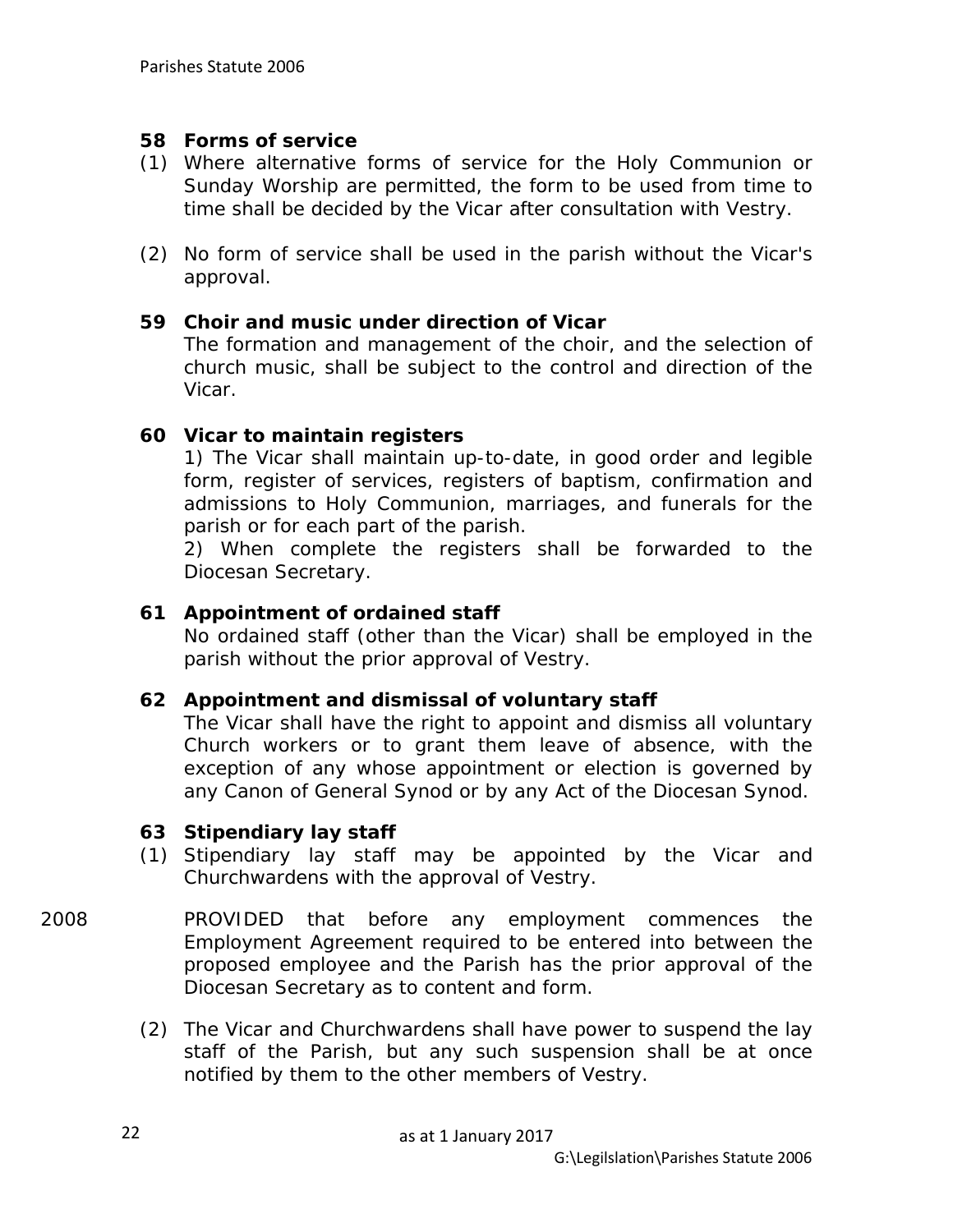- (3) No stipendiary lay staff of the Parish shall be dismissed without the approval of two-thirds of members present at a duly constituted meeting of Vestry, and in the case of stipendiary lay staff who hold a licence or letter of authority from the Bishop, without the prior consent of the Bishop.
- (4) The Vicar shall have power to grant leave of absence from work to any stipendiary lay staff, but leave of absence for a term exceeding one month shall not be granted except with the approval of Vestry, and no payment from parish funds shall be offered or made to any replacement without the authority of Vestry.

#### **64 Occupants of parish houses liable for damage**

The Vicar and any other clergy or lay staff provided by the parish with housing shall be responsible for all damage arising from his or her occupancy of the house other than fair wear and tear.

#### **PART VII**

#### **LOCAL COMMITTEES**

#### **65 Constitution of local committees**

- (1) Where, within a parish,
	- (a) there is more than one district community, or there is an area that is likely to be constituted as a separate parish in the future; and
	- (b) divine services are held regularly within that community or area, -

the annual general meeting of parishioners may resolve to set up a local committee for that community or area with such boundaries as Vestry may determine.

- (2) Every such local committee shall consist of not less than three (3) nor more than ten (10) members of the Church elected by and from those who reside in the community or area.
- (3) Every Church committee of a sub-district of a parish, established at the date of the passing of this statute, shall be deemed to have been duly constituted under the provisions of this section.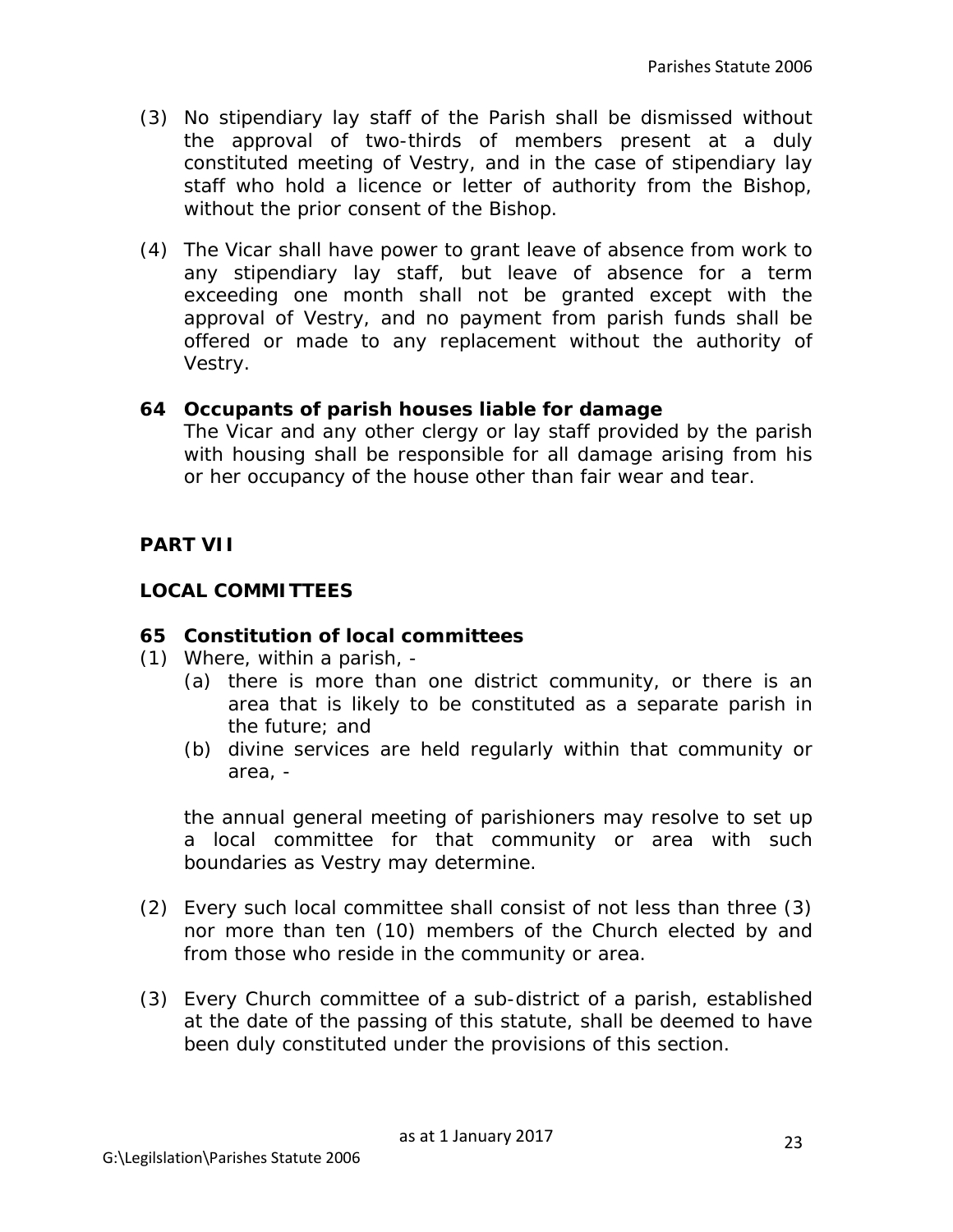#### **66 Powers and responsibilities of local committees**

- (1) A local committee shall have all such powers and responsibilities as may be delegated from time to time to it by Vestry.
- (2) Where Vestry delegates to the local committee responsibility for local funds, the local committee shall appoint a treasurer who shall keep the local accounts, and shall remit to Vestry monthly, quarterly, or annually, as required by the Vestry, any payments to parish funds; and at the conclusion of each financial year shall render to Vestry a full statement of the receipts and payments, assets and liabilities of the committee.

#### **67 Parish to submit aggregated accounts**

In any parish where there are local committees, Vestry shall include in the accounts submitted to the Diocesan Office all receipts and payments, assets and liabilities, aggregated for the whole parish.

### **68 Election of representatives of local committees to Vestry**

- (1) In any parish where there are one or more local committees, the annual general meeting of parishioners may elect one or more representatives of each local committee to the Vestry, provided that the total number of members of Vestry does not exceed fifteen.
- (2) In such a case, the election of members of Vestry shall be held in the following manner:
	- (a) at the annual general meeting of parishioners, there shall be separate elections for members of Vestry to represent each local committee:
	- (b) the separate elections shall be held in such order as the chairperson shall decide:
	- (c) each nominee shall be a member of the congregation represented by the local committee, and otherwise qualified to be a member of Vestry:
	- (d) the decision of the chairperson as to whether any person is or is not a member of a particular congregation shall be final:
	- (e) all those present at the meeting eligible to vote shall be entitled to nominate and vote in the election of all members of Vestry:
	- (e) after the election of representatives of the local committees, the meeting shall elect the remainder of the members of Vestry.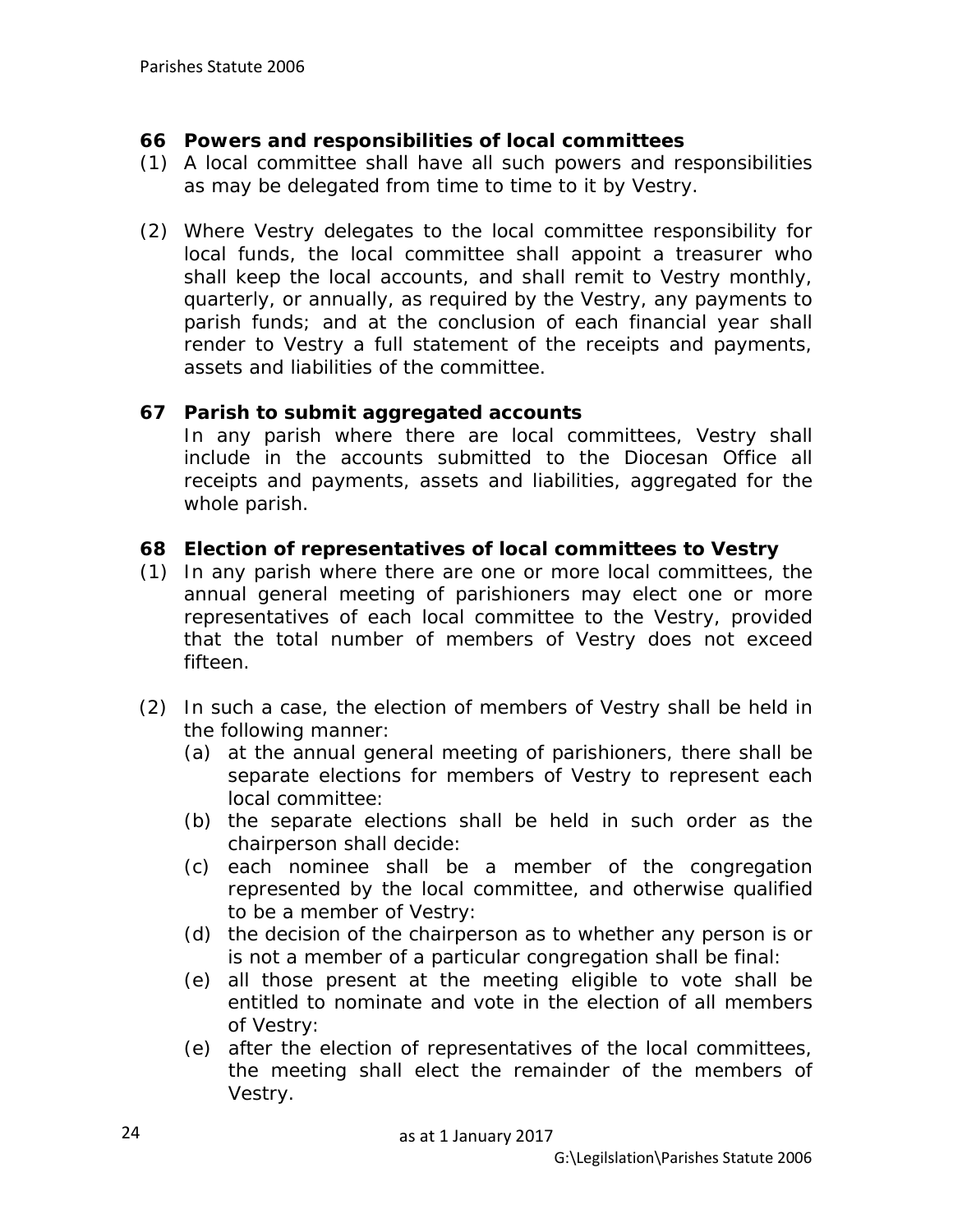# **PART VIII**

### **MISCELLANEOUS MATTERS**

*Presumption and saving of decisions*

#### **69 Effect of non-compliance**

The validity of a decision made under this Act is not affected by the failure of any person to comply with a procedural requirement of this Act.

### **70 Disputes procedures**

- **(1)** In the case of any dispute as to the meaning of any part of this statute such dispute shall be referred to the Bishop and Standing Committee of the Diocese to resolve.
- **(2)** All questions which may arise between the Trustees and the Vicar or the officers of any Parish or Mission District shall be decided by the Bishop and the Standing Committee.
- **(3)** All questions which may arise between the Vicar and Vestry or between the Vestry and Parishioners shall be referred to the Bishop for his decision.

#### **71 Repeal**

The Parish and Mission Districts Act 1960 is hereby repealed.